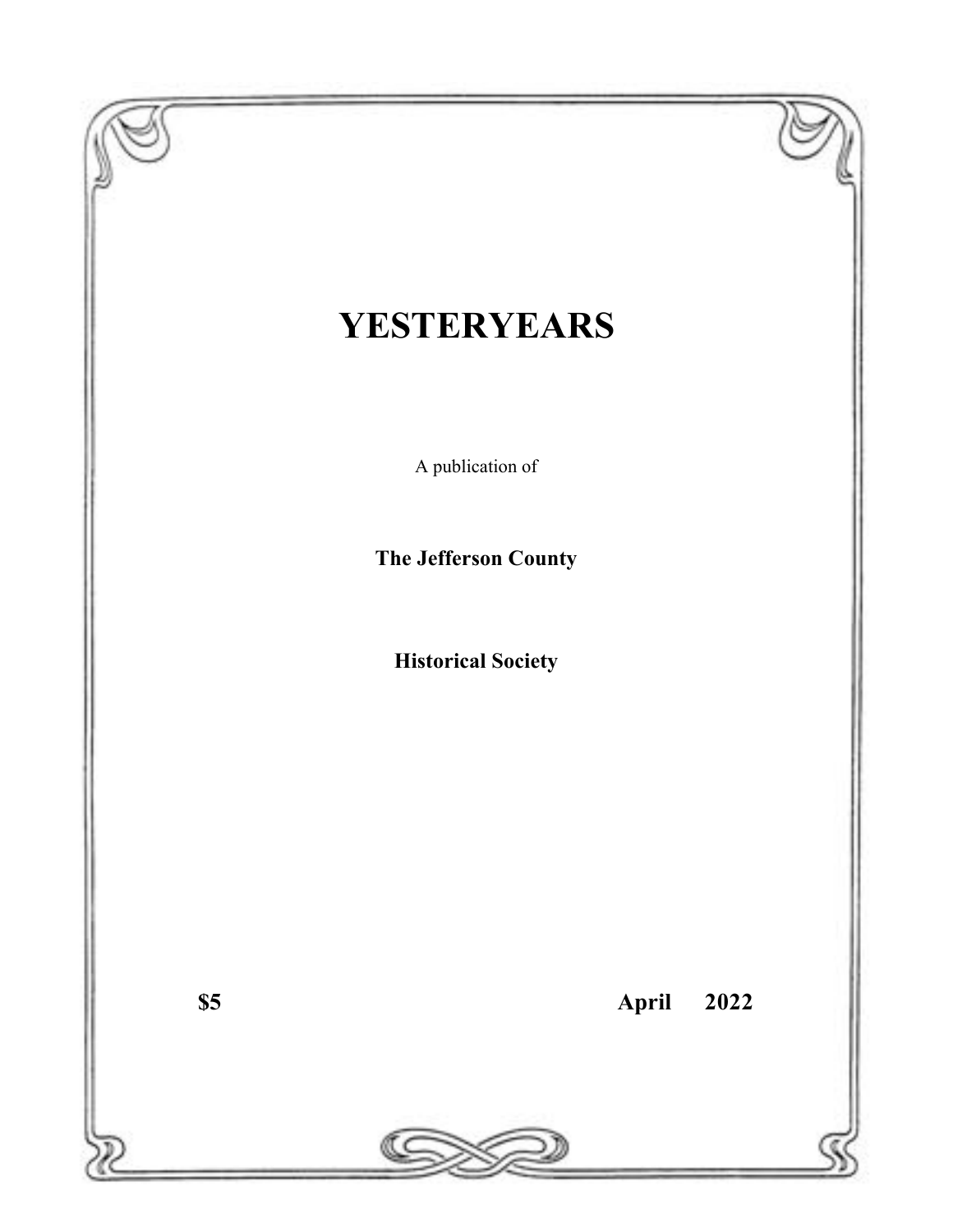# **CONTENTS – April 2022**

| "Kansas Will Mother Them All:" Orphan Train Children of Valley Falls, December 1910  7 |
|----------------------------------------------------------------------------------------|
|                                                                                        |
|                                                                                        |
|                                                                                        |
|                                                                                        |
| Roberts and Wilkins Family Roots in Kansas and New Jersey, by Linda Stehlik  11        |
|                                                                                        |
| Jayhawkers, Squatters, and Enterprise in Kentucky Township: "Progressive Perry!" 16    |
|                                                                                        |
|                                                                                        |
|                                                                                        |
|                                                                                        |
|                                                                                        |
|                                                                                        |
|                                                                                        |
|                                                                                        |
|                                                                                        |
|                                                                                        |

## **Jefferson County Historical Society Officers**

*President:* Leanne Chapman *Vice President:* Lisa Leyva

*Recording Secretary:* Ardie Grimes

*Treasurer:* Mary Luse

*Community Representatives:* Kathleen McConnell, McLouth; Bev Schuler, Meriden/Rock Creek; Susan Schwinn, Oskaloosa; Deb Case, Ozawkie; Chris Hotchkiss, Perry; Bill Manville, Valley Falls; Rita Lyon, Winchester

*Genealogy Committee:* Ardie Grimes, Chair; Deb Case, Margaret Dick, Tom Grose, Jane Hoskinson, Lisa Leyva, Mary Luse, Marilyn Sharkey, Frank Shrimplin

*Yesteryears* editor, April 2022: Jane Hoskinson

*Yesteryears* is published online as a PDF document and made available on the Old Jefferson Town website. Primary source materials are available on the OJT website: https://www.oldjeffersontown.com/. For more information or to volunteer, contact the Jefferson County Historical Society, P.O. Box 146, Oskaloosa, KS 66066, email, oldjefftown@gmail.com.

Some individual articles from past issues of *Yesteryears* are posted online at storiesofyesteryears.blogspot.com.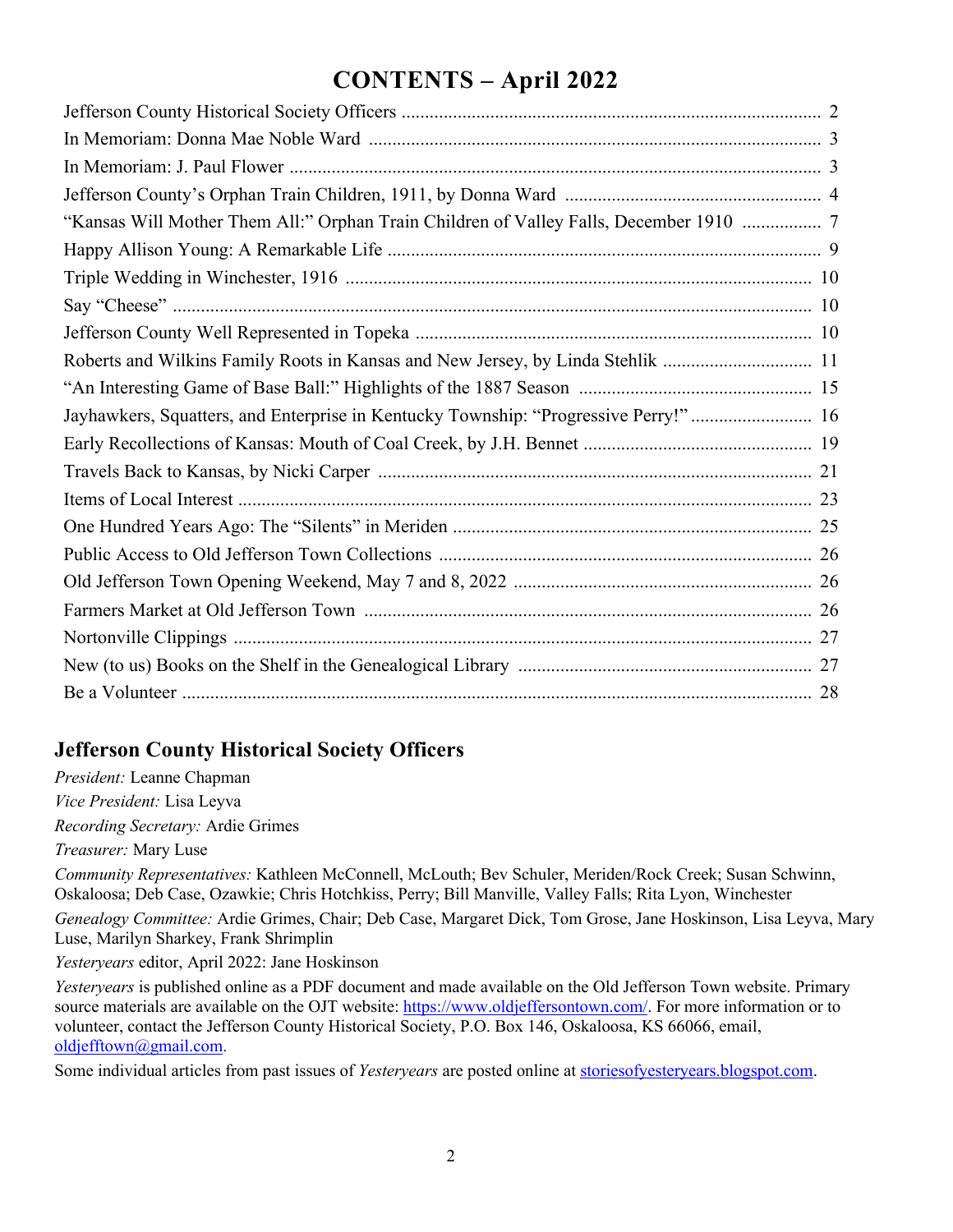## **In Memoriam: Donna Mae Noble Ward**



Donna Mae Noble Ward, 91, of Oskaloosa, died Monday, October 25, 2021, at F.W. Huston Senior Living Center in Winchester. She was born May 2, 1930, in the Fairview Township of rural Ozawkie, the daughter of Levi and Rachel Ruth Hurt Noble. Donna attended the country school of the Ross District #59, Oskaloosa Junior High School, and was a 1947 graduate of Oskaloosa High School. She attended Pittsburg State Teachers College in 1947-1948 and taught two years at Sedan, Kansas, elementary school. She graduated in 1978 from Washburn University in Topeka and worked as a substitute teacher and taught 6<sup>th</sup> grade for two years at Oskaloosa elementary school. Donna was elected to serve as Jefferson County Register of Deeds, serving for 12 years before retiring. Her memberships and activities include the Oskaloosa First Presbyterian Church, a 50-year member of Order of Eastern Star Chapter #62, the Homemaker's Club, and extension units

Circle Ten and Night Owls. She was a charter member of the Jefferson County Genealogical and Historical Societies, a charter member of the Lucky Spur Saddle Club, and a founding member of the Kansa Prairie Quilters' Club.

Donna was one of the founding editors of "Yesteryears." She contributed much information and many stories to the publication and to JCHGS. She was the sole editor of "Yesteryears" from 1989 to 1991. Her story of Jefferson County's Orphan Train children is reprinted in this issue.

She was married to her husband of 68 years, Carl Franklin Ward, on December 31, 1948, in Oskaloosa. He preceded her in death on February 16, 2017. She is survived by two sons: Bruce Ward, Mayetta, Kansas; Jonathan (Angie) Ward, Oskaloosa, Kansas; two daughters: Colleen (Glenn) Dotter, Cotopaxie, Colorado; Joy (Roger) Hill, Dorrance, Kansas; one step-daughter: Judith (Ted) Plate, South Carolina; one sister: Shirley Sackechewsky, Great Bend, Kansas; six grandchildren: Jennifer Bostock, Jessica Willard, Jeremy Ward, Jamie Leonard, Regina Heggemeier, and J.R. Hill; three step-grandchildren: Olivia Jones, Teague Jones, and Eric Larsen; twelve great-grandchildren: Dakota Peterson, Will Binkley, Clay Binkley, Kyle Binkley, Zane Willard, Hunter Willard, Isabella Ward, Olivia Leonard, Cody Heggemeier, Justin Heggemeier, Shaunalynn Hill, and Hayden Laureen Hill. She was preceded in death by a daughter, Laureen "Laurie" Ward; one granddaughter, Windsor Langevin; one brother, Warren Noble; and two sisters, Anna Cooper and Thelma Carpenter.

## **In Memoriam: J. Paul Flower**



J. Paul Flower, 88, formerly of Hugoton and Oskaloosa, Kansas, passed in peace at home in Lawrence, Kansas, surrounded by his family on March 19, 2022.

Paul was born in Liberal, Kansas, on August 8, 1933, to Fannie May (Smiley) and Jesse Ellis Flower. He married Joann Elizabeth McClung on Friday the 13th of May, 1966, at St. Andrew's Episcopal Church in Liberal, Kansas. She survives, of the home. Paul and Joann were blessed to complete their family through adoption by adding first a son in 1967, Kevin John Flower (currently of Gadsden, Ala.), and then a daughter in 1969, Janet Elizabeth (Flower, Artman) Kelley (Allen), currently of Lawrence, Kansas. Paul also leaves behind seven grandchildren, six great-grandchildren and a myriad of beloved nieces, nephews, great-nieces, great-nephews (and beyond)! In addition to his extensive family are

the many friends, colleagues, and acquaintances he acquired through the varied outreaches to which he designated a huge part of his life.

Paul was preceded in death by a sister, Mary Carol (Flower) Quattlebaum; a half-sister, Goldie (Flower, Garetta) Barber; three nephews, Everett, Jack, and Roy Barber; and a great-great-nephew, Reece Harbour.

Paul was a true Renaissance man who wore many hats and touched many lives. He was a farmer, a talented and lifelong musician, a graduate of the University of Kansas, a veteran, the designated family caregiver, a traveler, a teacher, a scholar, a successful small business owner, a junior choir director, a church organist for over 70 years, and a lover of the arts. As an active leader in a wide range of community service ventures, he "volunteered relentlessly" his time and gifts. He was a life member of the Jefferson County Historical Society and served as JCHS president in 2008-2009. His greatest joys came when he was in active pursuit of the collective greater good, and he was tireless in his efforts on behalf of others.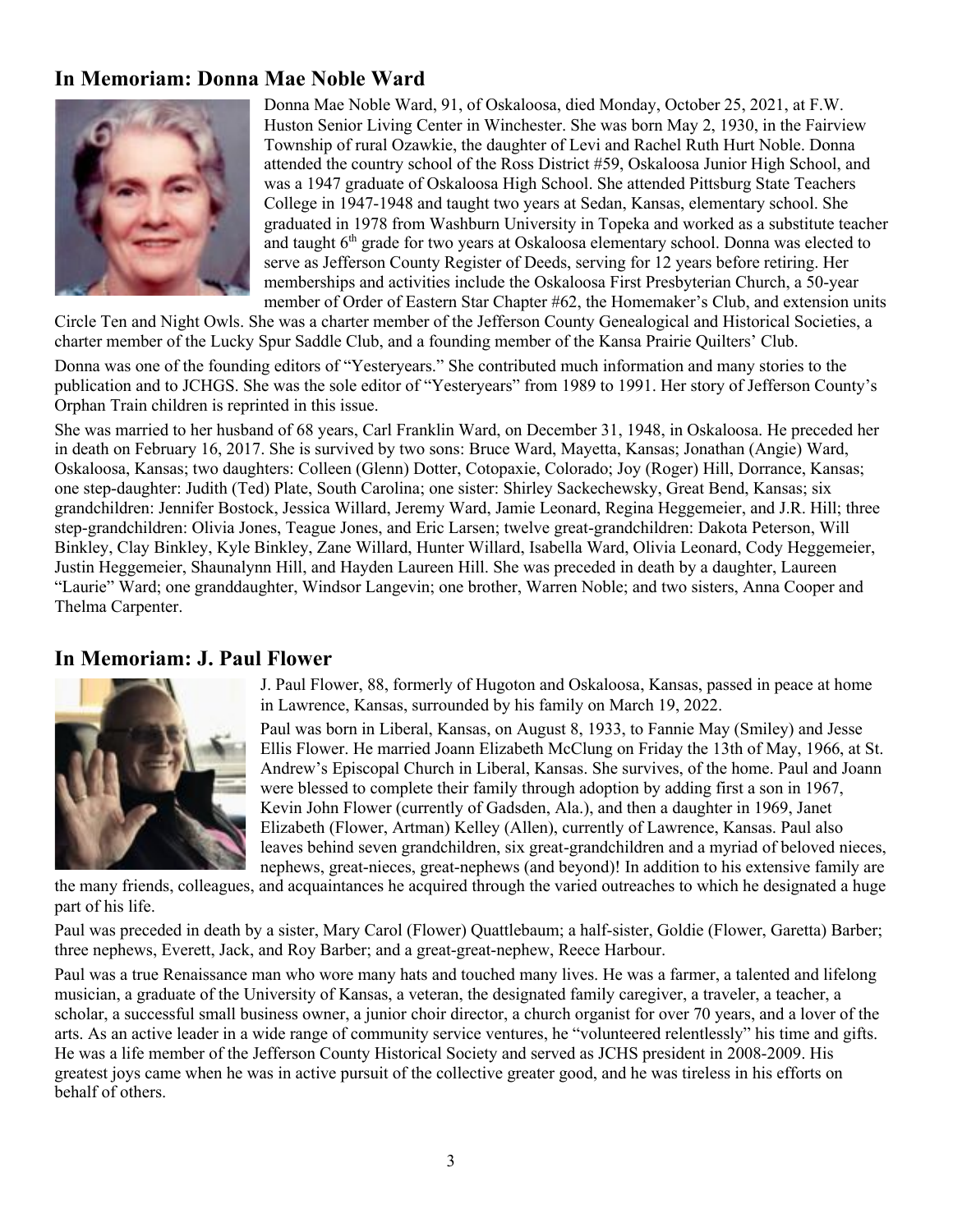## **Jefferson County's Orphan Train Children, 1911 By Donna Ward**

Look back in time to the week of January 13, 1911. The lives of some of our citizens are scored by that date. That week, the people of Oskaloosa were discussing "The Orphans" who were coming from New York. Sentiments were divided on the topic of these children. Men and women whose empty homes had been denied children were anxiously waiting, daring to hope that their dreams would come true and a child be theirs to keep. Prophets of gloom were denouncing New York Easterners, the government and anything else convenient for dumping the slum-bred problems of New York in Kansas' clean, clear air. Others were sympathetically considering the alternative fate of children who would grow up into lives of degradation if left on the streets of the big cities. Some people were thinking in terms of gaining an extra pair of hands to help with the never ending farmwork. The majority of people, however, were simply curious; were these waifs different in some way? Who would come and choose?

The Oskaloosa committee had been selected. **Anna Laura Hill**, the children's escort, needed their help in placing the little ones in suitable homes. They inserted the following notice in the January 13th issue of the *Oskaloosa Independent*:

"Agents of Children's Aid Society have fifteen children from orphanages of New York State here for distribution this afternoon and evening, after the manner of the late distribution at Valley Falls. The local committee is composed of **Drs. McCreight and Smith, D.A. Bliss, W.E. Huddleston, G.N. Jacquemin, S.E. True, J.H. Morrow**."

These men were influential in the community. They were cognizant of the position, temperament, and ability of most of the local residents. By practicing careful selection, the Children's Aid Society claimed a 90 percent record for permanent placement.



*Anna Laura Hill*

Although many of the children placed by the Children's Aid Society were adopted, that was not a requirement for placement. Even after the careful screening, Miss Hill returned from time to time to check on the children's progress, the suitability of their homes and education. Many of the children established close friendships with Miss Hill, and corresponded with her the rest of her life.

The children had traveled on a regular passenger coach. After forty-three hours on the train, they were grimy and disheveled when they arrived. Miss Hill worked with experienced hands to clean them up, scrub their faces, slick down their hair, and brush their clothing. They stepped off that train prepared to face a new life in a new state with new families. To their eyes, the people looked and sounded somewhat strange. The little ones hid their faces, the older boys vacillated between sullen stares and bravado poses, and the girls tried to look calm and pretty while blushing under the stares of the depot spectators.

Miss Hill gathered her group about her, much as a mother would collect her brood. The ride into town on the hack was a pleasant relief from the stuffy coach. She counted out the  $25¢$  fare and ushered the children into the hotel. In the privacy of the hotel, they attacked the grime of their journey in earnest. The older children helped the younger ones. Miss Hill soothed their nervous jitters and short tempers, and reassured the frightened ones with her calm attendance to duties. After the brief respite, Miss Hill began her conversations with the local citizens. Some families offered temporary housing for some of the children. The youngest child was **Friedolf Fredricksen**, age two. He ate his first meal in Oskaloosa with the **William Payne** family. With his blond curls, impish smile, and brave acceptance of what life was offering him, he quickly made friends in his new hometown.

The month before this trainload arrived, a group of children had been placed in Valley Falls. Circulars had been distributed there, but the *Oskaloosa Independent* of December 9, 1910, had quoted the bulletin in its entirety with a headline "New York Waifs in Jefferson County." Similar circulars had been posted in the city and passed around the county. Public interest was stirred.

At the appointed hour, the children were seated on the stage of the opera house, and Miss Hill addressed the gathered crowd. As people were attracted to certain children, they were interviewed by the committee, presented their recommendations, and were considered. Those who were chosen to receive a child were given a card with that child's history on it. They entered an agreement to provide proper care, education, and reports to the society. The society reserved the right to visit and inspect the home within a year, and to remove the child if they found it unsuitable.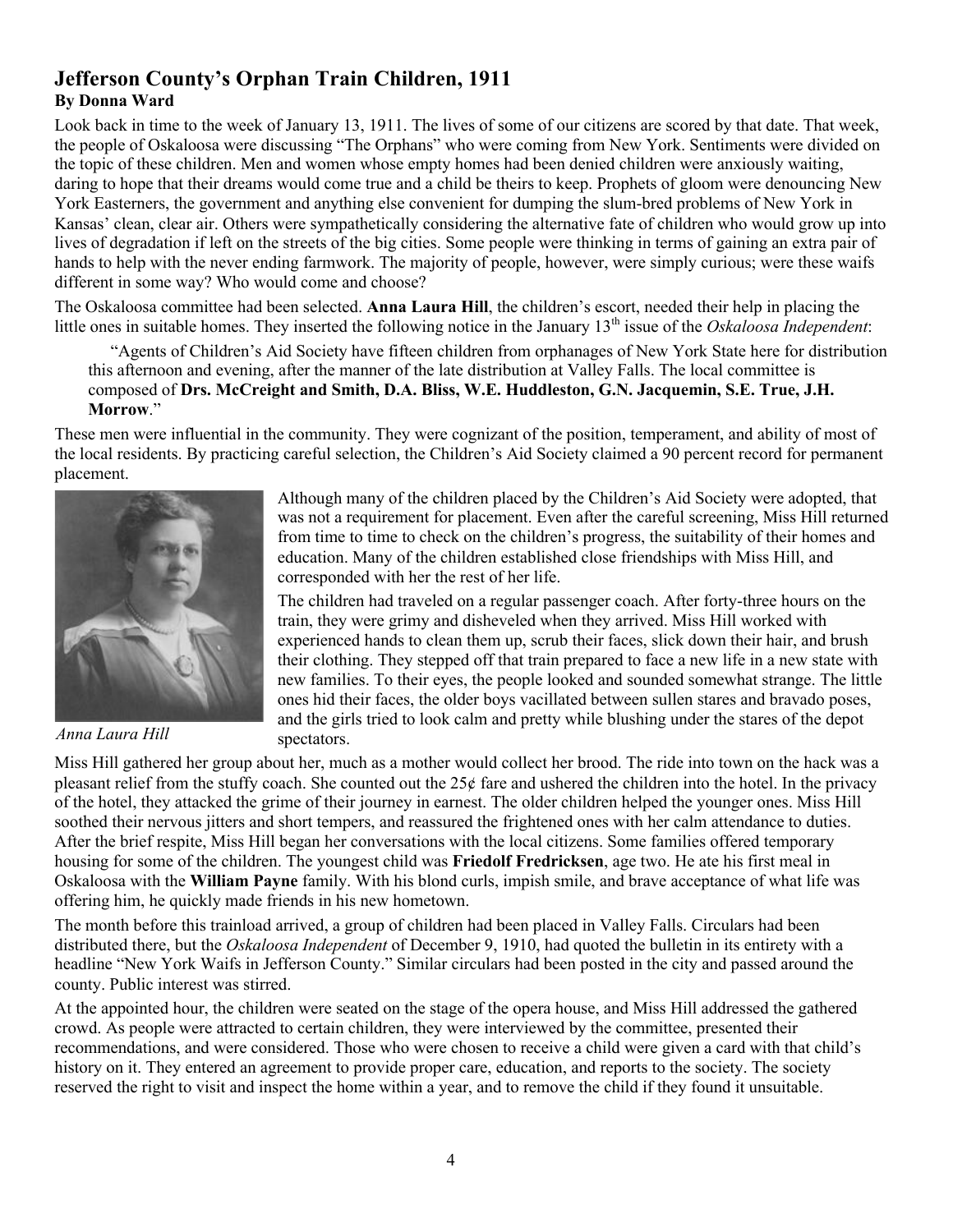Those children that were not placed in Oskaloosa were taken to Valley Falls to fulfill the requests from the earlier distribution. After the excitement, the following item appeared in the January 20<sup>th</sup>, 1911, issue of the *Oskaloosa Independent*, in the editorial comments:

#### **The New York Orphans All Find Homes**

The agents in charge of the orphans from New York state orphanages left town yesterday, having found homes for nine of their little charges in Oskaloosa and 6 going to Valley Falls where the former supply did not quite meet the demand, it seems.

A great deal of interest in the children was shown here, and several families entertained children until homes were found for them.

Legal adoption is not required and the children are really taken on trial, the society agreeing to take the child back if anything goes wrong. They are visited twice during the first year and then annually for a time, and families taking children are required to make yearly reports.

The best appearing children, and those in good health, are picked to bring to Western homes.

**Otto Lantz**, who lives 4 miles southeast of Oskaloosa, took a little German boy aged 3½ years, named **Samuel Dubar** — a bright little chap who speaks German readily.

**Chas. Winans**, at the old Fair grounds, has a little 2 year old German girl, **Fredoff Fredericks**.\*

**F.H. Corson**, at the edge of town on the northwest, takes **Katie Fichtner**, aged 11.

**Louis A. Kimmel**, a mile east of town, has the oldest two of the lot, **Anna Potthoff**, aged 15, and **William**, her brother, aged 13 years.

**Owen Johnston**, 3½ miles northwest of town, has a little 6 year old maiden, **Adelaide Loggman**.

**Harvey Wood**, who recently came from Missouri and is on the Critchfield farm, 2½ miles southwest of town, has a boy, aged 9, **Henry G. Palmer**.

**James Quakenbush**, just east of town, takes **Eva Grant**, aged 10 years.

**Thomas Davis**, on the old Snyder farm, southwest of town, has **Mildred Grant** aged 12.

This lot of youngsters have certainly found good homes, and it is to be hoped will grow into good, strong, bright young men and women.

Of those sent to Valley Falls, **Norman Deacon**, aged 5 goes to **Jessie** \_\_\_\_\_; **Fred Valentine**, aged 6, to **Newton Bilger**; **Wm. Bugglen**, 12 years, to **A.H. Jurgens**; **Wm. Hoyt**, 8 years, to **J. Irvin Spence**; **Marvin Miller**, aged 6, to **A.J. Jurgens**.

The agents say that only about one in ten of the children are ever taken back, nearly all of them being acceptable to the families taking them.

\*Fredoff's name was **Friedolf Fredricksen**, and he was of masculine gender and of Swedish heritage.

Friedolf Fredricksen was clothed in a dress, the normal attire for baby boys of that period. The **Charles Winans** family did not have other children, and chose **Friedoff** for their own. Before the end of the same year, they had completed the legal adoption. They considered him their son and never discussed his origins with him. In later years, his mother was unhappy that he tried to find his family.

**Samuel Dubar** was the 3½ year old German speaking child adopted by the **Otto Lantzes**. A picture of him in Friedoff's possession shows a dark haired, delicately formed lad, with a fresh bright smile. The inscription on the picture is, "Otto Frederick Lantz, age 4 years, 1911." The Lantz parents separated and all contact with the child was lost.

**Mr. and Mrs. Kimmel** took two of the older children. **William** was 13, and **Anna** was 15. Anna died a few years later, according to Friedoff, my informant.

**Adelaide Loggman**, age 6, was adopted by **Mr. and Mrs. Owen Johnston**. Of all the children, she was the one who tried to keep contact with the others, and she corresponded with **Miss Hill**. She clerked in the town stores, tended to the needs of her family, and became the typical old maid in town. Late in life, she married a **Mr. Brown**, living out of town for four or five years before she died of cancer.

**Eva Grant**, age 10, was adopted by **Mr. and Mrs. James Quakenbush**. She married **Omer Frazier**, the brother of Friedoff's wife. Eva raised four children, **William T., Harold, Doris,** and **Betty**.

Eva's sister, **Mildred Grant**, was given a home by **Mr. and Mrs. Tom Davis**. Because of friction in the home, Mildred left while still young. She married a **Mr. Harness**; they made their home in California.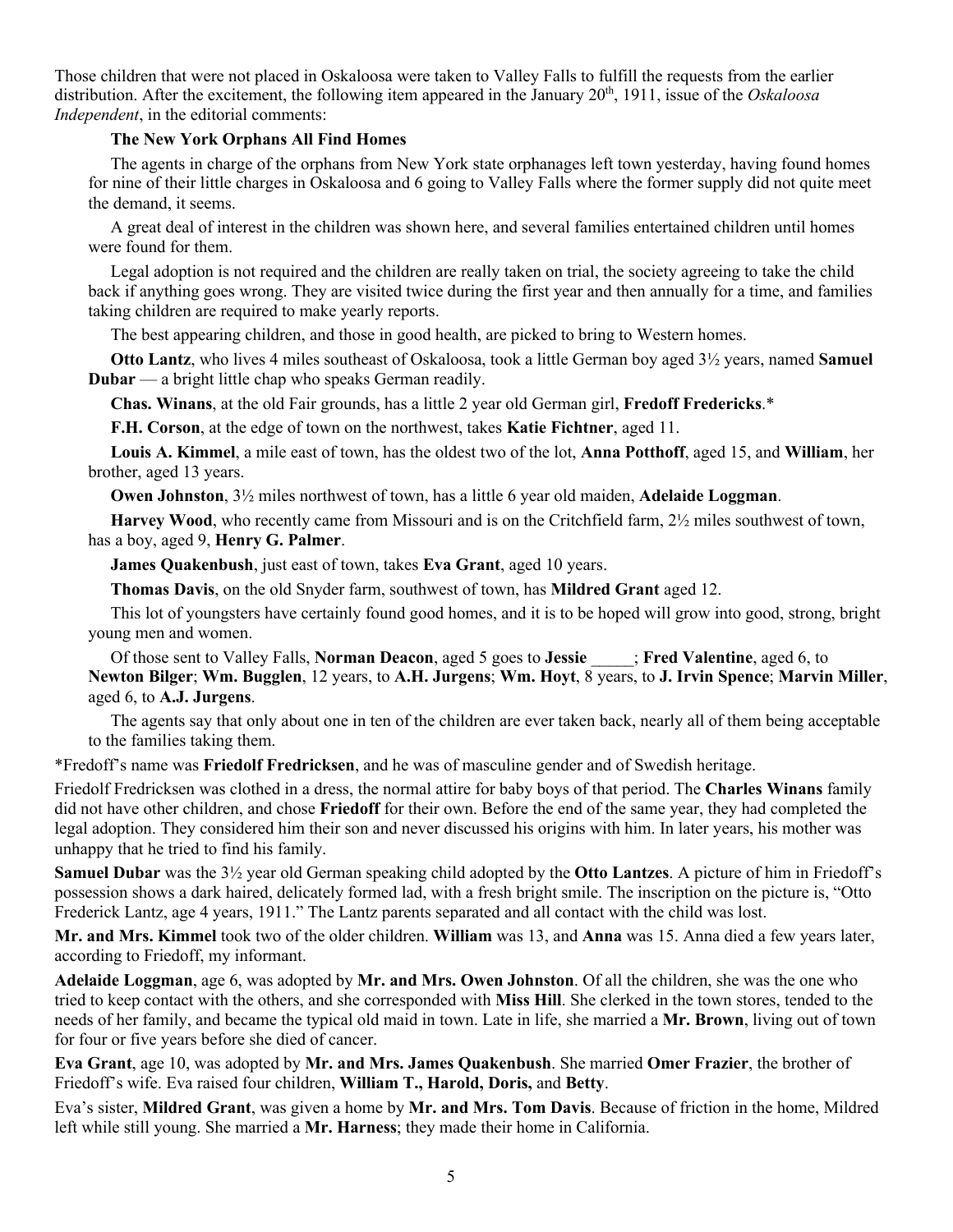Most of the families discouraged the children from looking into the past. It was seldom discussed either with the parents or with each other. However, **Mildred** and **Eva Grant** did go back to find their brother, **Gus**, and sisters with whom they held a close relationship.

When **Friedoff Winans** needed his birth certificate, he wrote to the orphanage. Their answer was a one-line sentence telling him that he was born in McNabb, Illinois. Knowing he had come from New York, he had always supposed that city was his birthplace. His son-in-law, **Dick Wolnick**, was raised at Gurney, Ill., and while traveling with them, Friedoff visited McNabb. He had sent for his birth record, which gave him a little information about his family. He pieced together the information.

His mother **Ingrid Fredricksen**, lived in Sweden and became ill. Thinking that she might recover, she came to America where her infant son was born February 16, 1908. The father, **Verberg Fredricksen**, did not come. Friedoff was the second born child of his mother, but had no idea where the other child was. Her health did not improve, and she was trying to get home to Sweden when she died in New York. Friedoff was nine months old.

Several people have tried to help him locate more information about his family. A friend at Oskaloosa had been born within twelve miles of McNabb; they shared the same doctor. His mother could not locate any information.

When Friedoff was in McNabb, he talked with an old woman at the feedstore, who said, "I'll write to you in six months and tell you all about it. I'll find out!" However, when she wrote, she had found nothing.

He talked with a farmer in the area who thought his elder brother would know. The old gentleman would not talk about it, but left the impression that he knew something.

Another of Friedoff's sons-in-law, **Howard Smith**, located an elderly aunt in South Dakota with whom **Ingrid Fredricksen** had stayed when she was in McNabb. The aunt remembered Friedoff's birth, but her memories were vague and they could not get much more from her.

Approximately twenty-five to thirty children were placed in Jefferson County homes by the New York Children's Aid Society in 1910 and 1911. They were absorbed into the community, and few people outside their homes and close circle of acquaintances knew their stories.

**Miss Hill** was asked, in another community, if she was going to bring another party of children soon. "No, not now," was her reply. "It will be better for these people to think that it is a privilege to have the children than that it should become too common an occurrence." (*The Outlook*, pub. N.Y., Vol. 101, May-Aug. 1912, pg. 80, "The Spectator.")

Those emigrant children who came to Jefferson County grew up, established homes, served their communities in many capacities, and have been thankful to have been spared the alternatives of being waifs on the city streets of New York. The first orphan train children were taken to Kansas in 1857, of which no records were kept. By 1893, the New York Children's Aid Society had placed 960 children in Kansas, of an average age of 12.3 years. Of the 960, 129 were girls. Their records showed that 84 percent of those under 8 years of age did well in their new homes. That record improved with later placements under **Anna Laura Hill**. The last orphan train left New York in 1924. (*The Charitable Review*, Feb. 1893, Vol. 11, No. 4, by Francis H. White.)

My informant was **Friedoff Winans**, and his wife **Alberta Frazier Winans** of Oskaloosa, Kansas. I knew of his history over the years as friends, and conducted interviews for "Yesteryears" during June and July 1981. Friedoff and Alberta Winans had three children, **Alvis Winans, Nedra Wolnick**, and **Fredonna Smith**. They had six grandchildren. His work experiences covered a variety of occupations, from farming, farm labor, railroad labor, working in gunpowder production at Sunflower Ordinance Plant during World War II, and insurance agent. — **Donna Ward**

#### *Donna Ward's story appeared in "Yesteryears" in October 1981, with an addition in April 1982 and a reprint of the Independent article in April 1995.*

The National Orphan Train Complex, Concordia, Kansas (https://orphantraindepot.org/history/), provides this background information: "Between 1854 and 1929, an estimated 250,000 orphaned, abandoned, or homeless children were transported to rural communities across the country in hopes of providing a better life for them.

"The orphan train movement was started by **Charles Loring Brace** and his organization, the Children's Aid Society. Brace recognized the inadequacy of New York's welfare institutions, and, at the same time, saw the Western states as places full of opportunity. He devised a system whereby disadvantaged children would be sent to rural communities, traveling by train and with a Society Agent, where they could be taken in by families who would teach them good morals and provide for their needs.

"Other organizations quickly adopted Brace's system, and for nearly 80 years, children migrated across the country to find new homes. Finally, in 1929, amidst growing objections and changing welfare systems, the orphan train movement came to an end."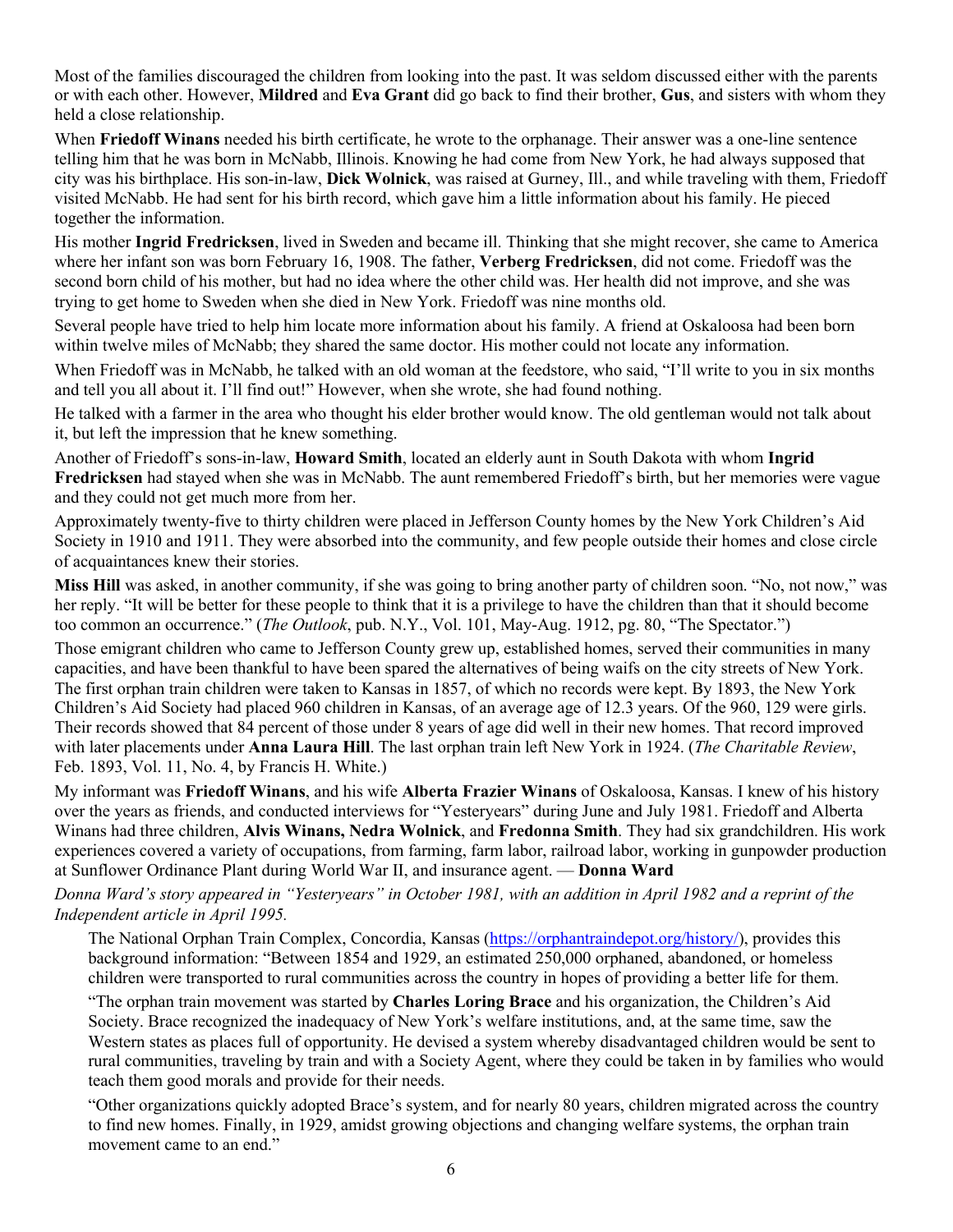*Donna Ward's story of the orphan train's arrival in Oskaloosa mentioned its visit to Valley Falls a month earlier. The Valley Falls Vindicator covered the arrival of these orphans and their placement in local families.*

## **"Kansas Will Mother Them All:" Orphan Train Children of Valley Falls, December 1910**

From the *Valley Falls Vindicator*, Dec. 16, 1910

### **Homes for Orphans**

"Rejoice, for unto us a son and daughter are born, and his name shall be Ernest and her name Elsie," — but ere they could coo in infant glee, or prattle the name of mamma or papa, the life of the parents had gone out from the children, and they became homeless waifs, tender, helpless infants in a cold and cheerless world, but for the hand of sweet charity — and the greatest of these is charity, — in the orphan's home in a great city, whence after training and discipline they are sent abroad and placed in good homes.

Not only two but a dozen and one, sweet faced, innocent babes, so born into this great world, found their long way to Valley Falls, Kansas, last Saturday. Not for many a day has the local opera house, where a real drama in human life was there presented, been so thronged with people so deeply moved and interested in the heart subject, the finding for and giving homes, homes in the fullest sense of the word, to five little orphan girls and eight little bereft boys, all the way from New York City.

The coming of these little ones and the gracious reception accorded them at the hands of strangers was most wonderful and heart touching, bringing tears of joy to many. Is there anything from which good may not come?

An hour was spent with the children at the opera house in the forenoon Saturday after their delayed and tiresome journey, in charge of **B.W. Tice**, western agent of the Children's Aid Society of New York, and **Miss Anna Laura Hill**, visiting and placing agent.

After a personal sketch of each of them, Mr. Tice went on to speak in general terms of the children.

"They're as sweet and refined and clever as any you may have in Valley Falls," he said, "and would be a credit to any father or mother here. I personally selected them from the cheerless orphans' homes in and around New York and will guarantee that they all are obedient and well mannered. If any of you good folks are a bit reluctant about taking them in your homes, fearing that they may be boisterous and undesirable, we will let you have them on trial for a few days. Miss Hill and I will remain in Valley Falls a little while and no one need close a contract for a child until he is satisfied."

# **KANSAS WILL MOTHER THEM ALL**

Valley Falls Prepares to Welcome the Little Homeseekers From New York.

VALLEY FALLS, KAS., Dec. 2 .- A distribution of New York orphan children will be held here next Thursday. The following notices have been sent to all persons who may be interested in finding homes for these children:

Wanted !

Homes for orphan children.

A company of orphan children under the auspices of the Children's Aid Soclety of New York will arrive at Valley Falls, Thursday afternoon, December 8.

These children are bright, intelligent and well disciplined, both boys and girls of various ages. They are placed on trial and if not satisfactory will be removed. Parties taking them must be well recommended. A local committee of citizens of Valley Falls has been selected to assist the agents in placing the children. Applications must be made to and indorsed by the local committee. Bring your recommendations with you. The following well known citizens have agreed to act as a local committee: J. T. B. Gephart, L. H. Burnett, Alex. Kerr, A. D. Kendall, Dr. A. D. Lowry and Neil-McLeod. Distribution will take place at the opera house. Friday, December 9, at 10 a, m. and 2 p. m.

Come and see the children and hear the address. B. W. Tice, Western agent, 105 East Twenty-second Street. New York; Miss A. L. Hill, visiting and placing agent, 105 East Twentysecond Street, New York; W. W. Bugbee, state agent for Kansas, Eldorado, Kas.

#### *From the Kansas City Times, Dec. 3, 1910*

A reporter and artist for the Kansas City Star were present to make a special report of the touching event and behold the children fancy "how the threads of their future were woven among that film of faces in front of them."

**J.W. Swann**, Missouri agent of the Society, who was here the week before to arrange for the coming of the young home seekers, told on what conditions the orphans would be placed in homes, and some of their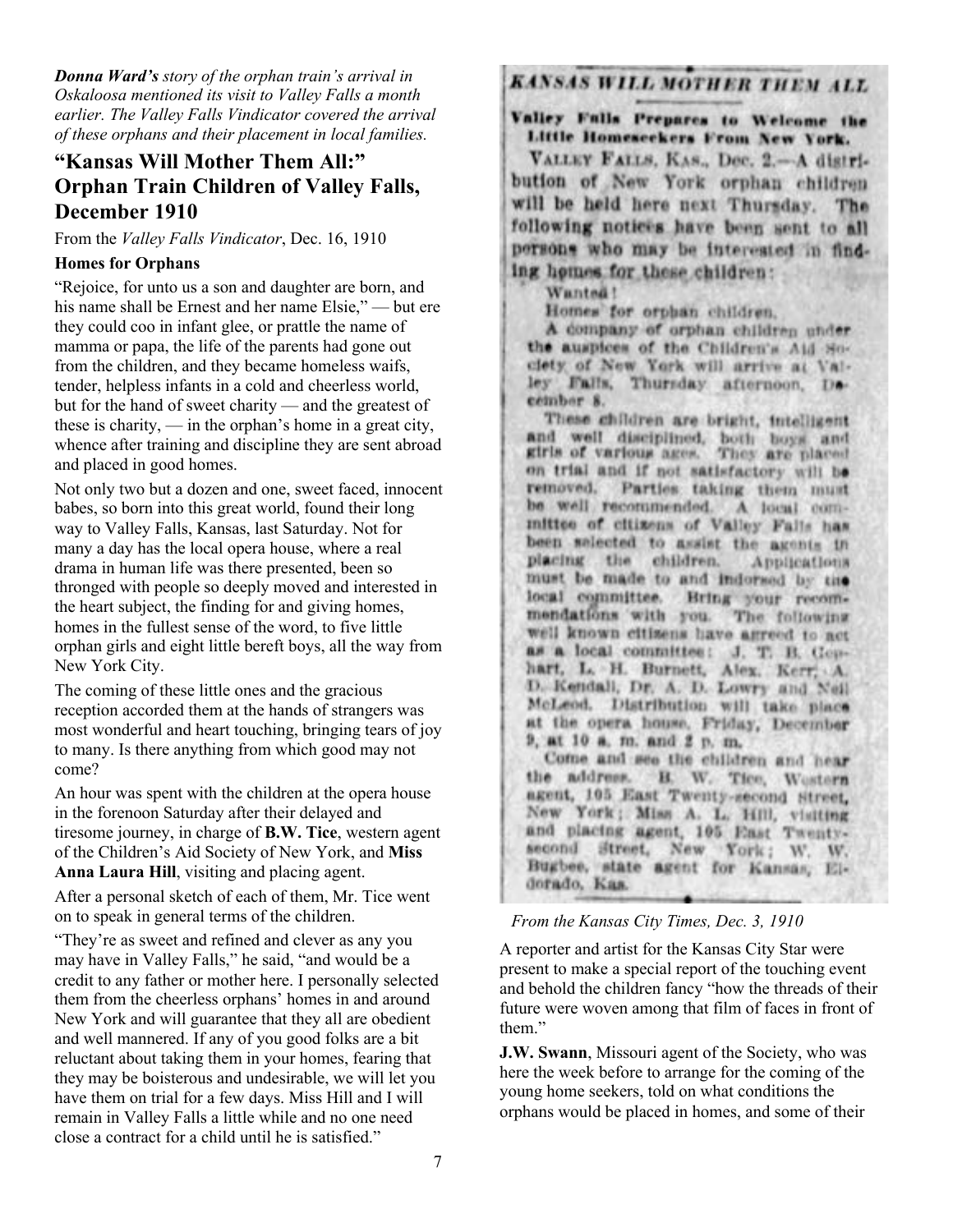experiences at other places, making it plain, that the Society wanted real homes for the children, where they would be loved, educated, taught the lessons of frugality and industry, the foster parents to treat them as model parents would their own children, that they may become worthy citizens of the state. The little ones must not be abused, are not for mercenary or selfish purposes, because hired help is scarce, or some one is needed to start fires at four in the morning.

O, No! No cruelty or unjust hardships would be tolerated with these little ones. One of the boys in the charmed circle, **Cornelius Van Tassel**, was removed from an unworthy home in Nebraska, where he was found doing nearly a man's work, husking 50 bushels of corn a day, — made to do it. Cornelius was taken to Topeka.

The expense of bringing these orphans from New York and placing them in homes at Valley Falls or elsewhere, was borne by one kind man, in exchange for a group picture of the "kiddies," and at the noon hour they spent a few minutes at the Art Gallery for that purpose.

In the afternoon the opera house was over crowded by anxious people to witness the closing act in the little drama, the placing in homes of the little ones.

**Rev. Beauchamp** offered prayer, **Mr. Tice** and **Mr. Swann** again explained the conditions on which the

foundlings were to be given homes, and invited applicants to come forward and sign with the committee, composed of **Neil McLeod, A.D. Kendall,** 

**Dr. L.H. Burnett, Dr. J.T.B. Gephart, Dr. A.D.** 

**Lowry**, and **Alex Kerr**. There were more applicants than children.

The committee proceeded in the work before it with the following results.

**Anna O'Brien**, 8 years old with **W.W. Withers**, Valley Falls, Ks.

**Edgar O'Brien**, 6 years old with **Arthur Booth**, Valley Falls, Ks.

**Clinton Bailey**, 12 years old, **Elsie Bailey**, 4 years old with **B.A. Mallory**, Holton, Ks., RFD No. 2.

**Walter Bailey**, 6 years old with **Phillip A. Reichart**, Valley Falls, Ks.

**Ada Elizabeth Mortimer**, 11 years old with **Leonard H. Ott**, Half Mound, Kansas.

**Herman Victor Dahlquist**, 8 years old with **A.B. Carter**, Valley Falls, Ks.

**Willie Bennington**, 6 years old with **George Wesley**, Bancroft, Ks.

**Stanley Drombroski**, 7 years old with **Roy Irwin**, Valley Falls, Ks.

**Ernest Schick**, 10 years old with **Isaac Booth**, Valley Falls, Ks.

**Cornelius Van Tassel**, 9 years old with **J.R. Michael**, North Topeka, Ks.

**Mildred Grant**, 11 years old and **Eva Grant**, 9 years old, not placed.

On Dec. 23, 1910, the *Valley Falls Vindicator* reported: "**Mr. B.W. Tice** and **Miss Anna Laura Hill**, agents of the Children's Aid Society of New York, left for Seneca and Sabetha Monday. . . . They left **Mildred** and **Eva Grant** with **Mrs. Maud Burkert** until their return here next month."

On Jan. 20, 1911, the *Oskaloosa Independent* reported that the Grant girls had been placed: "**James Quakenbush**, just east of town, takes **Eva Grant**, aged 10 years. **Thomas Davis**, on the old Snyder farm, southwest of town, has **Mildred Grant** aged 12."

The **National Orphan Train Complex Museum and Research Center** in Concordia, Kansas, offers advice to anyone seeking to locate orphan train riders and their descendants.

**Family Tree sites** are a good place to start your research. They allow you to build a virtual family tree, and search for and save vital records. Many of these sites allow you to access public records such as censuses, marriage certificates, draft cards, obituaries, or ship manifests.

**Local libraries, archives, historical societies, and museums** often keep records of local newspapers, photographs, or other items to help you learn more about your orphan train rider.

**Orphanage records and genetic genealogy and descendant groups** may also offer assistance.

For more information, contact National Orphan Train Complex 300 Washington St. P.O. Box 322 Concordia, KS 66901

Phone: 785.243.4471 email: info@orphantraindepot.org

For a full list of research resources and contact information, visit their website: https://orphantraindepot.org/research-andregistration/genealogical-research-resources/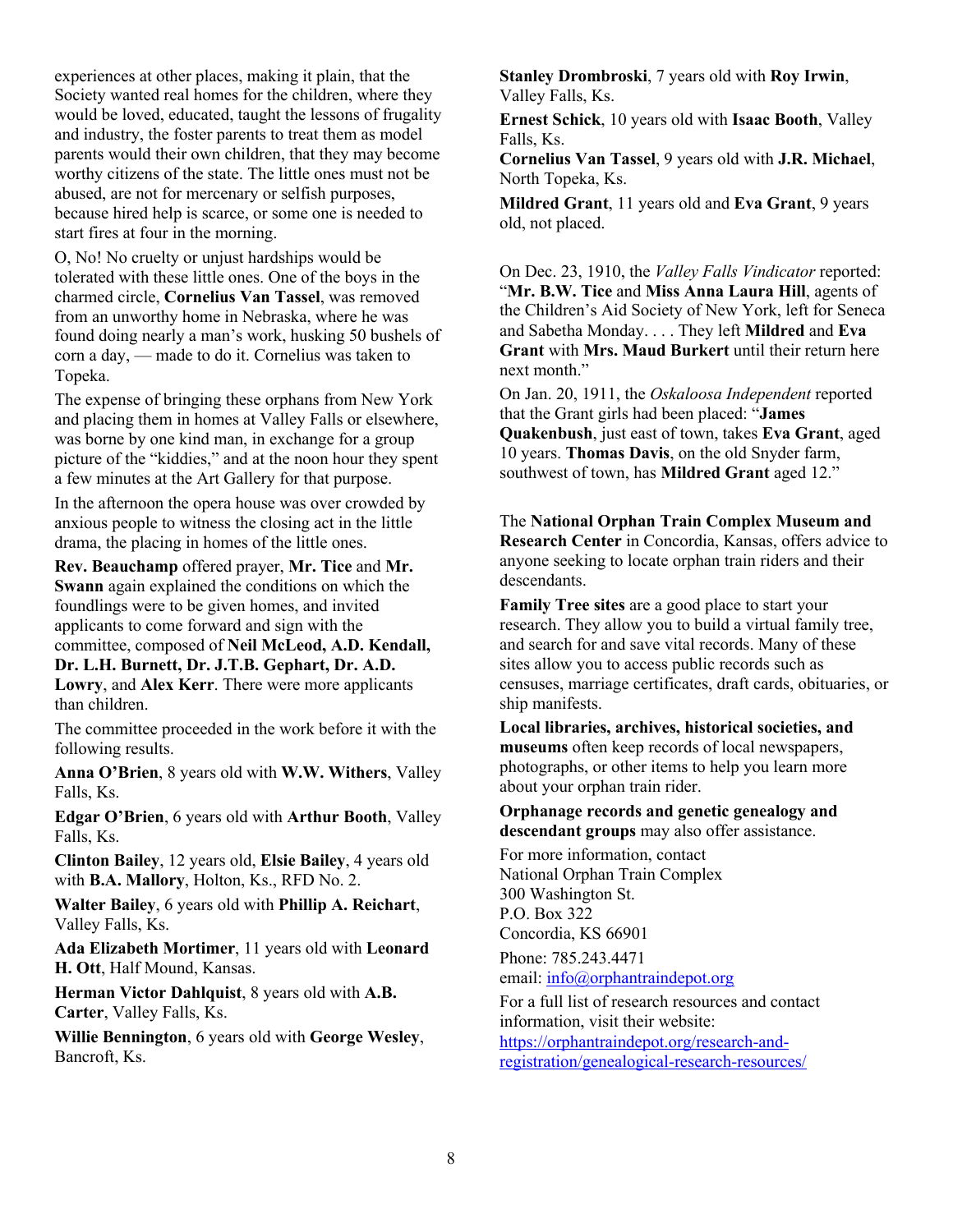## **Happy Allison Young: A Remarkable Life**

**Happy Allison Young** was born in 1811, probably in Montgomery County, Kentucky. She was sold on the auction block as a child. She was enslaved by **James Allison** in Kentucky. In March 1856, Allison wrote a will freeing Happy and her daughter Sarah. Happy kept her copy of that document all her life. Happy and Sarah moved to Missouri in 1856 and lived there for almost ten years before moving to Oskaloosa, Jefferson County, Kansas. Happy and **Sarah Allison** are enumerated in the 1865 Kansas State census, living in Oskaloosa with the **Milton Jones** family.

Sarah married **Eli Hampton** on Oct. 5, 1870, at Big Stranger, Leavenworth County, Kansas (Jefferson County Marriage Records, Book A, page 186). Eli was a Civil War veteran who served in the 2nd Kansas Colored Infantry (83rd Regiment, USCT). Happy lived with Sarah and her family in 1875. Eli died in 1880. Happy and Sarah continued to live together in Oskaloosa, raising Sarah's children and grandchildren.

In 1912, the *Oskaloosa Independent* published a feature about Happy Allison Young, describing her as a "quadroon whose straight black hair long ago turned to snowy white, and whose eyes failed, too, but in her blindness and extreme old age her strong religious faith has kept her happy, as her name implies." Her age, the article said, is "beyond much question 101 years old." The paper also published the text of James Allison's will, still in Happy's possession.

*"I James Allison of the County of Montgomery and state of Kentucky being of sound mind and disposing memory and having sold out my estate in Lands and most of my personal property with a view of emigrating to the western country and not knowing at what hour it may please my maker to call me from time to eternity and feeling it a duty incumbent upon me as a good man and a good citizen to make disposition of a portion of my slave estate as hereinafter indicated do for the purpose make and ordain this instrument of writing as my last will and testament.* 

*"Item 1. It is my will and desire that all my just debts (if any) be punctually paid out of my estate.*

*"Item 2nd. It is my will and desire that my negro woman Happy who is now about Forty five years of age be free after my death. I also desire that her child named Sarah about Eight years of age be also free after my death. I do therefore declare it as my will and intention that each of them be free and released from all servitude, to take effect immediately after my death if they or either of them survive me.* 

*"Item 3d. It is furthermore my will and desire that a sum of money out of my estate sufficient for said purpose be appropriated to remove said Happy and Sarah out of this commonwealth so as to meet a compliance with the laws of this state upon the subject of emancipating slaves and I hereby devise, set apart and appropriate said sum for said purpose to the benefit of said Happy and Sarah which money shall be paid out of any estate I may have left after paying my debts and which shall be used for said purpose by such person or persons as may administer my estate after my death or as I may appoint executor of my estate by any subsequent last will and testament or by any codicil or amendment I may hereafter be pleased to make to the present will.* 

*"In testimony whereof I have here unto set my hand and affixed my seal at Mount Sterling, Kentucky, this 20th day of March 1856. JAMES ALLISON.*

*"Signed sealed and delivered in presence of Walter Chiles, James A. Connor."*

Happy Allison Young died May 2, 1917, at the age of 106. The *Oskaloosa Independent* said, "Legal papers from her old Kentucky master when she was a young woman give her age, so there is apparently no mistake about it. She had been blind for several years and bedfast for one year, but retained her patience to the last, supported by her religious faith, for she was a devout old woman of good character. She remembered being sold on the auction block when she was a child. The funeral was held at the colored Methodist church yesterday afternoon, **Rev. Mr. Nichols** officiating in the absence of the colored minister."

The *Jefferson County Tribune*, May 11, 1917, reported, "Happy Young was married to **Ned Young** about 1831 in Kentucky and to them were born twelve children, all of whom have passed away but one daughter, **Mrs. Sarah Hampton** of Oskaloosa, Kansas.

"She was a remarkable woman, living the simple life which no doubt accounts for the length of her years. She was very industrious all her days, up to the very eventide of her life.

"She was a loving mother and grandmother. It was a great treat to talk with 'Aunt Happy,' as she was known. She had good recollection of **Andrew Jackson** as president; also the Mexican war, and was fifty-four years old at the close of the Civil war.

"She had 28 grandchildren, 100 great grandchildren, and a host of great great grandchildren."

— Research by Tom Grose and Liz Leech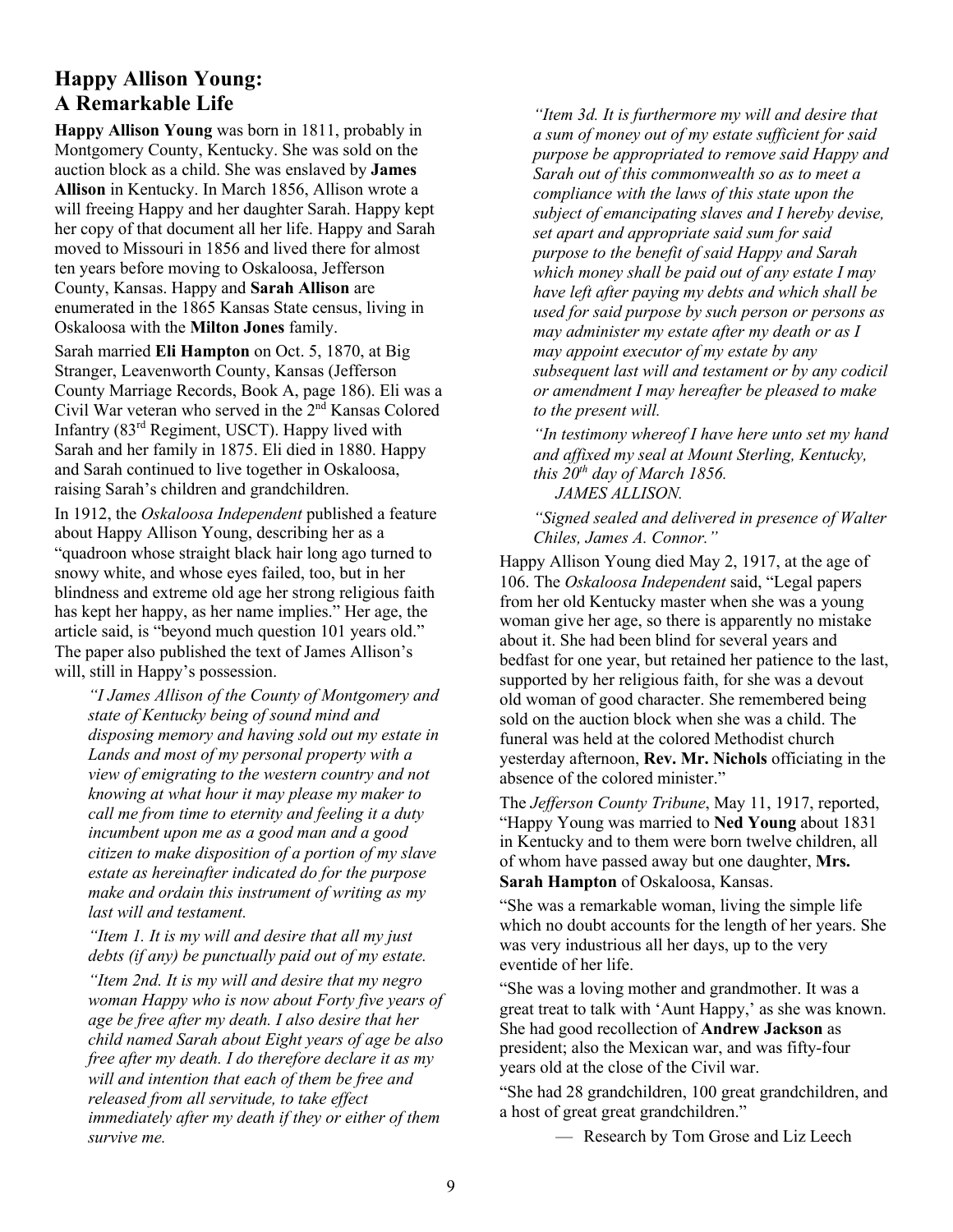## **Triple Wedding in Winchester, 1916**

From the *Winchester Star*, Dec. 29, 1916

**Curry—McDermond**

### **Whitaker—McDermond**

#### **Lindsay—McDermond**

On Wednesday, December 27, at 3:00 P.M., at the home of **Mrs. Alice McDermond**, occurred the most unusual event which has ever been known in this part of the state, when her three oldest daughters were united in marriage. The contracting parties were **Mr. James C. Curry** and **Miss Katherine I. McDermond**, **Mr. Harry Whitaker** and **Miss Ina May McDermond**, and **Mr. Richard Lindsay** and **Miss Agnes Belle McDermond**. Only the immediate families were in attendance to witness the ceremony.

At 3:00 o'clock **Hazel McDermond**, sister of the brides, sang "I Love You Truly." To the strains of the wedding march played by **Miss Mary Irene Whitaker**, the bridal procession entered the living room and took their places under a canopy of green and white, where **Rev. W.F. Graham** of the United Presbyterian Church performed the ceremony.

The brides' gowns were of white silk crepe de chine and chiffon.

Following congratulations a dainty lunch of brick ice cream and cake was served by **Mrs. C.B. Sloop** of Nortonville, and **Mrs. A.L. McDermond**. Many beautiful and useful gifts were received.

The happy couples went to house keeping immediately. Mr. and Mrs. Curry and Mr. and Mrs. Lindsay will make their home in Winchester. Mr. and Mrs. Whitaker will make their home on a farm one mile north of Nortonville.

The Star joins their many friends in wishing them a long and happy wedded life.

(Contributed by Leanne Chapman)

## **Say "Cheese"**

From the *Daily Reporter*, Valley Falls, Apr. 28, 1917

Limburger cheese laid away in cupboards and refrigerators will drive away ants. No doubt about it. It will drive a hog out of a tan yard; it will drive a spike in a brick; it will drive a tramp away from a meal of victuals; it will drive a mule through a barb wire fence; it will drive a herd of cattle over a precipice; it will drive a man to insanity who stays five minutes within ten feet of its unsavory presence. And yet some men will sit up and eat the stuff and profess to like it. —Perry Mirror. (Contributed by Leanne Chapman)

## **Jefferson County Well Represented in Topeka**

From the *Parsons Daily Sun*, Parsons, Kans., Jun. 19, 1926

Oskaloosa, Kans., June 18, 1926 — (AP) — Jefferson county boasts of her sons and daughters who help run the state government in Topeka.

**Mrs. Ben S. Paulen**, the first lady of Kansas, was born in Oskaloosa. To her **Governor Paulen** attributes his success as a business man and as a statesman. Mrs. Paulen's father, the late **Tom Ellis**, was at one time the sheriff of Jefferson county.

Three heads of state departments are natives of Jefferson county: **Dr. Earle G. Brown**, secretary of the state board of health; **Maj. Carl White**, state treasurer, and **Walter V. Buck**, state highway engineer.

**Frank H. Roberts**, secretary of the state board of administration, is the publisher of the Oskaloosa Independent and several other Jefferson county weekly newspapers. **Capt. William A. Smith**, assistant attorney general, who commanded Company B, 139<sup>th</sup> Infantry, Jefferson county's unit in the Thirty-fifth division [World War I], is a resident of Valley Falls. He formerly was county attorney.

**John McBee**, keeper of the keys to the dome of the capitol, was a Jefferson county pioneer. **Perry Daniels**, who carries the mail to Governor Paulen's desk every morning, formerly lived in this county. **Curt Jones**, the janitor who sweeps the governor's office, was born in Oskaloosa.

Other "Jeffersonians" in the state house are **Miss Anna Goddard**, formerly county superintendent of public instruction, now on the staff of the state superintendent; **Miss Susan Dick**, clerk in the horticultural office; **Mrs. Ruth Snyder** of the board of agriculture; **Miss Lucy Raines**, stenographer in the treasurer's office; **Miss Maymie Saunders**, stenographer in the highway engineer's department, and **Earl Farrish**, claim adjuster in the insurance superintendent office.

**George W. Plummer**, farmer near Perry, is the Jefferson county representative in the state legislature.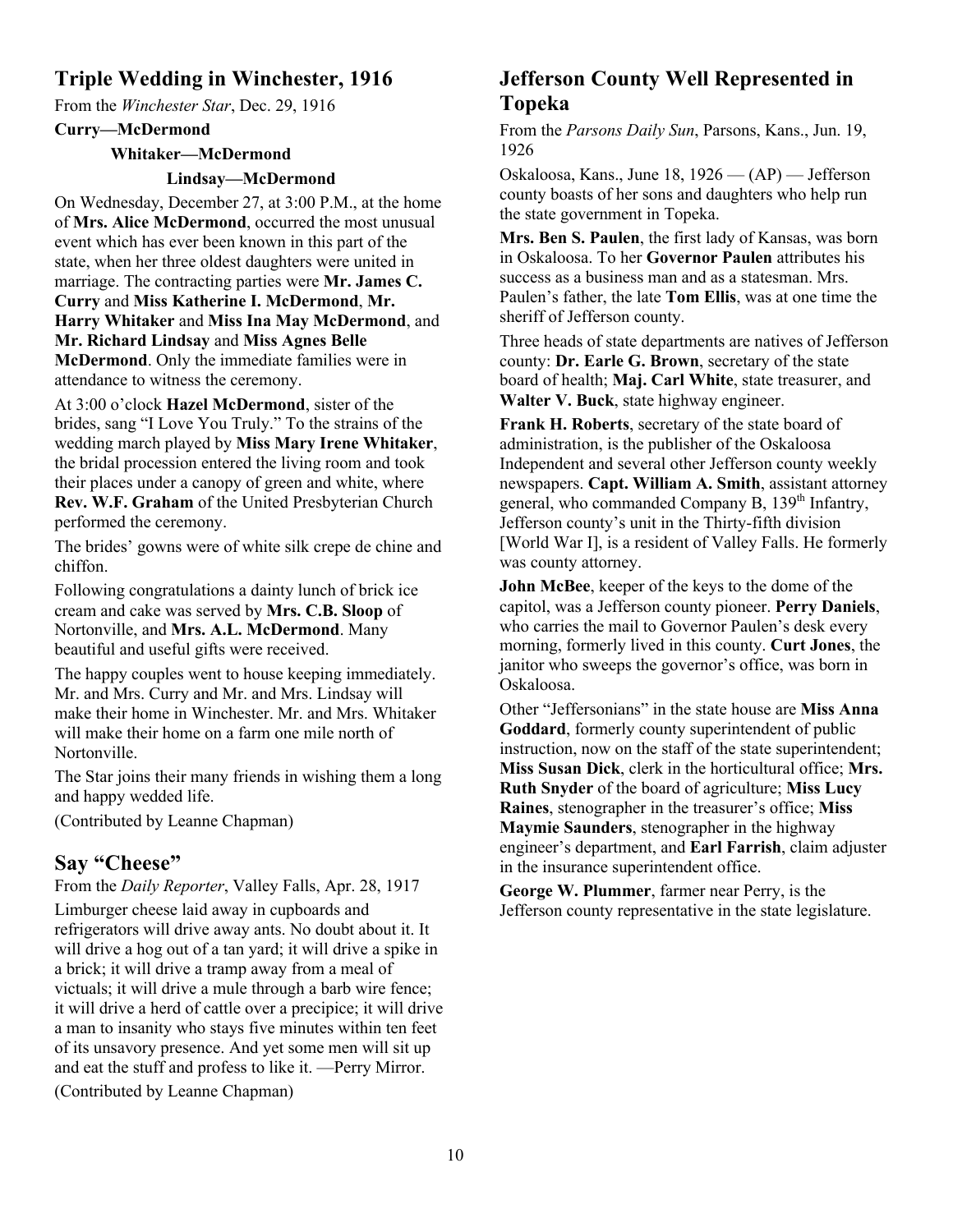

 *Emma Lippincott Wilkins Roberts and Francis Henry Roberts*

## **Roberts and Wilkins Family Roots in Kansas and New Jersey**

**Exploring the Roberts line took me to familiar territory.**

#### **By Linda Stehlik**

*[Editor's note: Linda Stehlik lives in Middletown, N.J., and is the granddaughter of John Wilkins Roberts, the final member of the three-generation Roberts newspaper family of Oskaloosa, the greatgrandaughter of Francis "Frank" Henry Roberts, and the great-great-granddaughter of John Wesley Roberts, the founder of the Oskaloosa Independent.]*

## **Family Roots in Kansas and New Jersey**

 My grandfather, **John Wilkins Roberts** (1880-1970), the last Roberts family editor of the *Oskaloosa Independent*, was very interested in family genealogy. He and his father had collected as much information as they could. He passed down all his family history notes to me, and I also became interested. He lost his mother, **Emma Lippincott Wilkins**, at an early age, which must have left him sorrowful and bereaved. He wrote down as much as he knew of her heritage, and saved photos and a memorial card from her funeral. He never found out enough about her ancestry to satisfy him. His middle name came from his mother's maiden name, Wilkins. But her middle name, Lippincott, did not seem to come from anyone on the family tree. I hoped to use that clue to find out more about her.

 This is the story that I discovered about Emma Lippincott Wilkins. She was a resident of Oskaloosa who had a remarkable background that perhaps few people know about. I was surprised to learn that her life's path led to Oskaloosa from New Jersey, my own home state.

#### **We can imagine some of the events in her early life in a very general way.**

 Here is what my grandfather wrote: "Emma Lippincott Wilkins (Vittie) was born in Bridgeboro, Burlington County, N.J., on July 21, 1852. Shortly before her 15th birthday she moved with her parental family to South Bend, Ind. Following her father's death she moved with her mother south to Sugar Grove, near Crawfordsville," in Tippecanoe County. (I never discovered how her nickname, Vittie, came about.)

 Emma Wilkins came from generations of Quakers who lived in rural New Jersey, but her family moved to the Midwest in 1867. She had one older brother, one older sister and three younger sisters. Customarily, Quakers lived in communities surrounded by their relatives and friends who knew your life story and kept track of your every move to be sure it adhered to their rules. Life must have been very hard for Emma's parents, **William** and **Ruth Anna Rogers Wilkins**, for them to have left Evesham Township, in rural Burlington County. The family did not own a home and William had been cast out of the Quaker meeting (disowned). Perhaps they just decided to try to make a new start in the West. It was after the Civil War and prosperity had returned to the country. The family would have started out by hiring a boat to cross the Delaware River, then obtaining horses and a wagon. They most likely would have crossed the lowlands of Pennsylvania and Ohio, then turned northwest, to arrive in South Bend, a small town in Indiana near Lake Michigan. Everything was new for the family who had probably never been out of Burlington, N.J., in their lives. Emma wouldn't have imagined that in eight years she would travel in another wagon still farther west to Oskaloosa, Kan.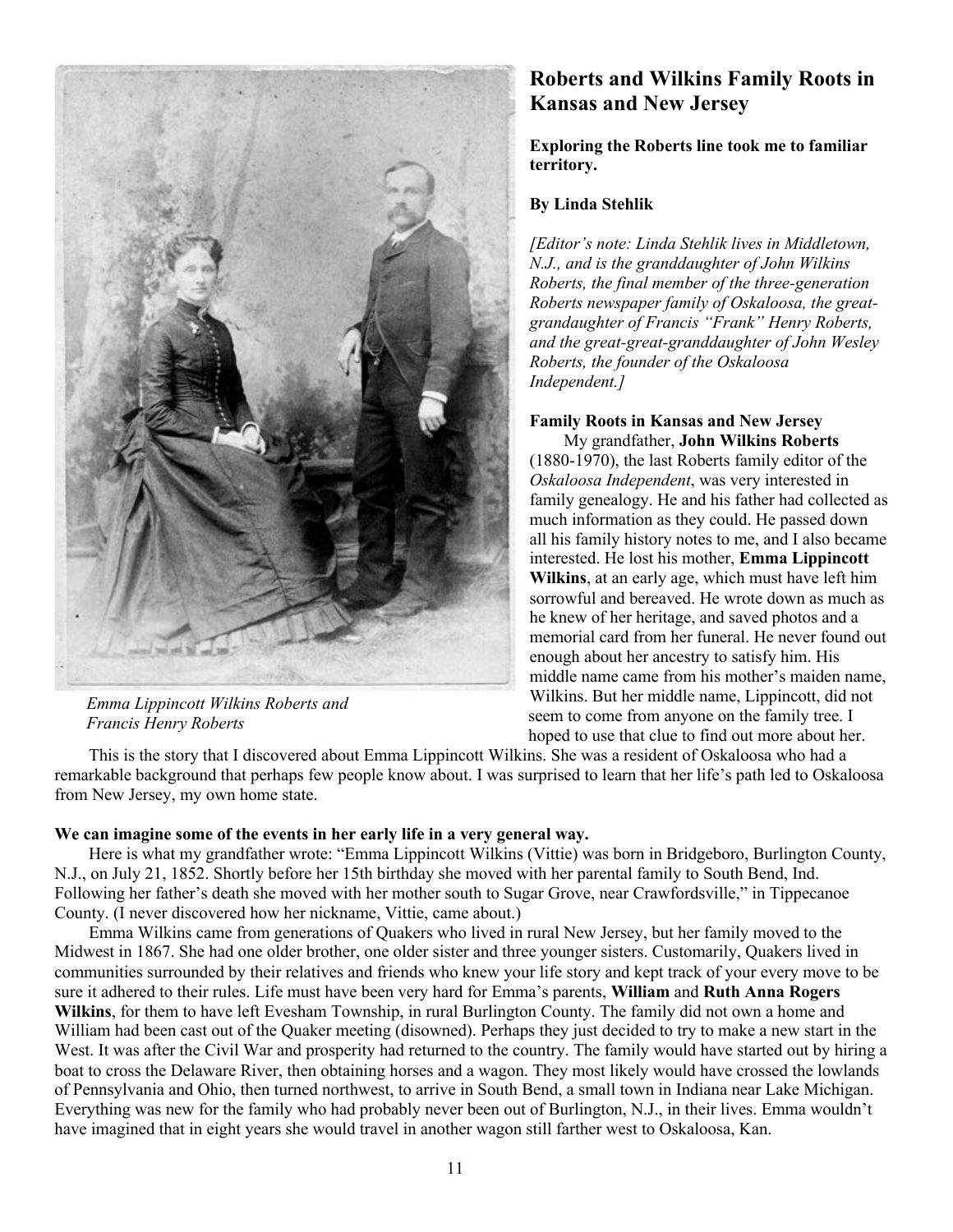After reaching South Bend, the eldest son (**Harry**) married, and the rest of the family moved to Sugar Grove, a farming community. In the 1870 U.S. Census, **William Wilkins** was listed as a farmer. Daughters **Ida** (11), **Ella Ballinger** (8), and **Martha** (6) were at home, but **Annie** (18) and **Emma** (17) were no longer listed with the household. Emma was working as a domestic servant for the **John Kirkpatrick** family, nearby farmers. Annie was working as a domestic servant with the **Devore** household. William died in 1872 and was laid to rest in a cemetery nearby, where a round stone marks his grave. In the 1880 U.S. Census, Ida was listed as a domestic at the **Charles Lang** household, and only **Ruth Anna** and her daughter Martha remained at home. I asked the assistance of **Quentin Robinson** of the Tippecanoe County Historical Society, and he searched county and Quaker records. They did not show that the Wilkins ever owned property or belonged to the nearby Quaker meeting. No family names of other Quakers from Evesham, N.J., are shown on Tippecanoe County maps of property owners or in the 1870 census, so it appears they moved all by themselves instead of joining other families they knew from home, the way many settlers did. They may not have been active in Quaker meetings, but my grandfather said that when his aunts and grandmother talked, they used the traditional "thee and thou."

#### **To organize family history**

 I wanted to organize and update the information about our family history, and to trace back Emma's ancestry to find the origin of her Lippincott name. Online genealogy programs have recently become available. They are an improvement over the hand-drawn family trees and notebooks with numbered generations that were passed down to me. What used to be done in person by traveling to libraries, or having copies of documents mailed, can now be done by computer. Ancestry.com is the program I use to search and organize my family's history and share it with others. On that site the convention of placing women's maiden names on the family trees is used, so I have continued that practice.

 To make sense of the family genealogy I numbered the generations. Instead of **F.H. Roberts**' numbering system which counted backward from himself, I chose as Generation 1 the first generation of my ancestors who arrived here from Europe in the mid-1600s (as in Genealogy of the Stokes Family\*). **Thomas Stokes**, Generation 1, arrived in 1677. The first Roberts to arrive was in the 1690s (Generation 3). F.H. Roberts and Emma are therefore Generation 8, and I am Generation 11.

 I discovered that almost every detail on the Roberts' and Wilkins' sides that was passed down from my grandfather is verified in the online records. The Robertses wrote down family stories and kept birth and death records in family Bibles. You can now access federal, state, and county census records with names, ages, birth locations and occupations, and military documents. States and counties have records of births, marriages, and deaths. Cemeteries, including Pleasant View in



*Vittie Wilkins' newspaper costume, 1876*

Oskaloosa, have websites with photos and information about those buried there. If you have Quaker ancestors, you can see the records in their own handwriting.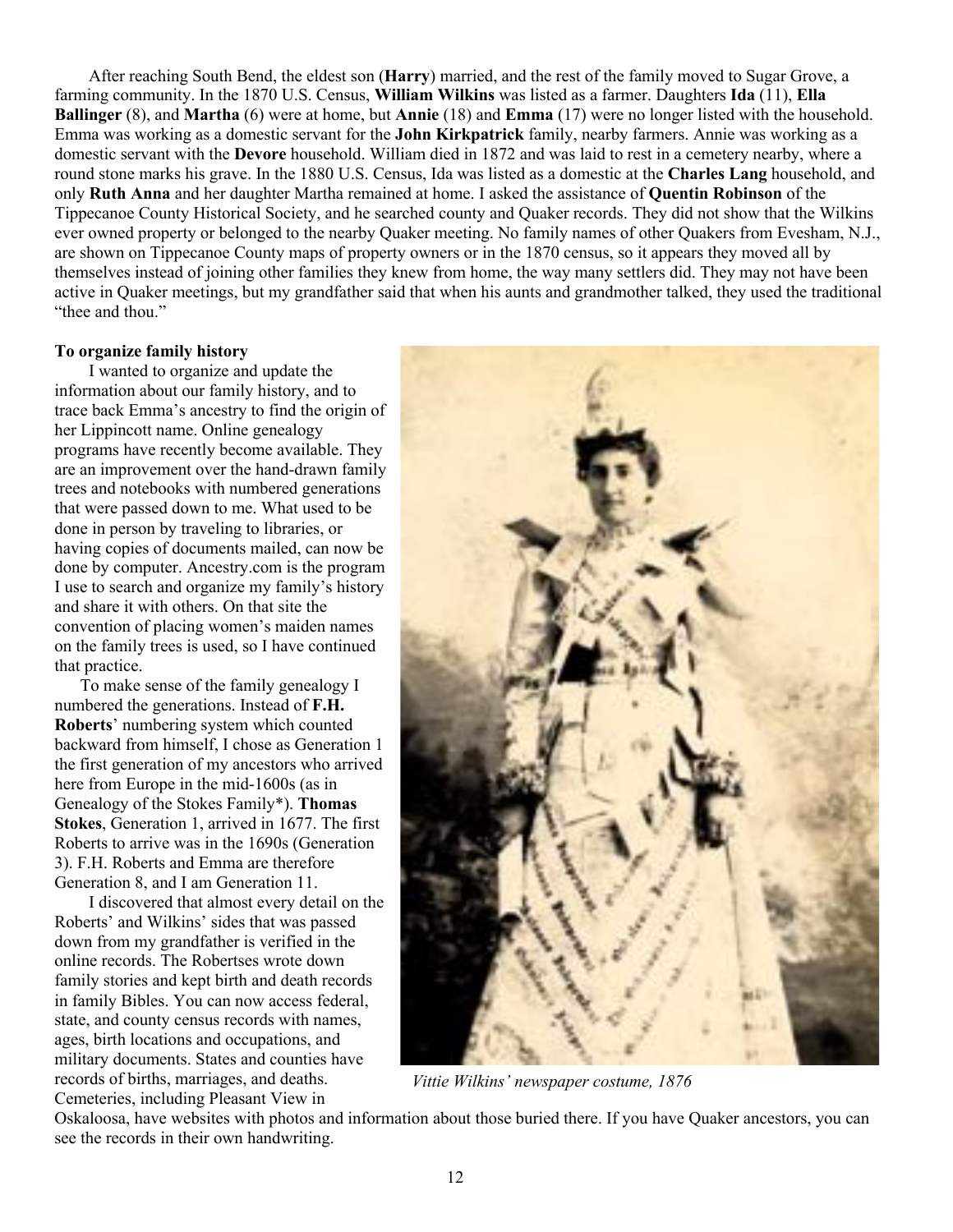#### **Clippings from the** *Oskaloosa Independent* **continue the story.**

 **Emma Wilkins** was really lucky to have found work with the Kirkpatrick-Hamilton family. My grandfather's writing continues: "In 1875 Emma Lippincott Wilkins (Vittie) moved to Oskaloosa, Kansas with her 'aunt' **Emma Kirkpatrick Hamilton** (formerly of Sugar Grove) who was carrying her first baby." Emma's husband **W.A. Hamilton** had a dry goods business in Oskaloosa.

 February 19, 1876: "Centennial Promenade. Most of the centennial costumes present at the reception, the week previous, were out again, and, also, some new ones. Among the latter was a costume made entirely of newspapers, worn by Miss Vittie Wilkins, which ... excited much curiosity and admiration. Covered with newspaper headings, as she was, she made an excellent walking newspaper directory."

 December 16, 1876: "**Mr. Insley** and **Mrs. Hamilton** have charge of the musical part of the Sunday school entertainment Christmas night, and will introduce some character pieces rendered by the school children. **Mrs. Conwell**, **Mrs. Balsley, Misses Briner, Boucher, Bliss** and **Wilkins** will attend to the refreshment part, and **Messrs. Boucher, Blackmon** and **Roberts** have the tree in hand."

 June 9, 1877: "Mrs. W.A. Hamilton and Miss Vittie Wilkins departed for a visit of several weeks to their old home in Indiana."

 May 18, 1878: "Married:—On Tuesday morning, May 14, 1878, at the residence of the bride's mother, near Sugar Grove, Ind., by **Rev. D.G. LeSourd**, **F.H. Roberts**, Esq., the junior editor of the *Independent* and **Miss Emma L. Wilkins** of the former place. Of course all connected with this office extend congratulations to the JUNIOR on the eventful occasion while they 'rejoice and are glad' that it has been his good fortune to draw a prize in the matrimonial lottery. May the united pair realize to the fullest all their bright dreams of the future."

 F.H. and Vittie divided their time between living in Oskaloosa and Topeka while her husband was then City Editor of the *Topeka Evening Capital*. She first gave birth to **John** and then to **Eugene** (1881). Due to Vittie's bronchial illness, her doctor suggested she stay in the mountains. She moved to Manitou, Colo., in July 1891, joined by her mother and sister, later by her husband and children, until her unfortunate death in November of that year.



*Roberts family, Pleasant View Cemetery, Oskaloosa, Kansas: F.H. & Emma L. Wilkins Roberts, John W. & Eugene S. their sons Emma Dedicated Wife and Mother Died Nov. 21, 1891 Her last words: "God is Love" Frank H. Roberts July 25, 1851 — Sept. 26, 1945*

#### **Looking backward**

 Generations of Wilkinses, including Emma (Generation 8) and her family, lived in Burlington County, N.J., a farming area settled mainly by Quakers. Her grandfather **Joshua** (1791-1821) was Generation 6, his father **William** (1757-1818) Generation 5, and his father **William** (1709?-1758) Generation 4, but documentation is not clear enough that I can verify anyone from Generation 3. All lived in Evesham or other nearby townships. Their first meeting houses were replaced by newer buildings, which are still standing. Their places of burial are on record, but grave markers older than about 1850, whether of stone or wood, have worn away. Wilkinses still own property all over the county.

 Emma's grandparents **Joshua Wilkins** and **Rebecca Ballinger** married in 1812. Quaker records show that both of them died when their son **William** was three years old, and he and his brother **Joshua** and sister **Sarah** were transferred to the Upper Evesham meeting and disowned. Disowned, in the Quaker tradition, means that the body of the Meeting does not believe you are following their principles. It does not mean you cannot attend a Meeting or petition to be reinstated, although that is uncommon. Documents show that William's brother and sister went to live with their grandfather **Joshua Ballinger**, later started their own families, and rejoined Quaker meetings, but William is not mentioned again in any Quaker records that I could find.

 William's wife **Ruth Anna Rogers** (Generation 7) was descended from Quakers, but may not have been a Quaker herself. Her mother **Ruth Matlack** was disowned from the Rancocas meeting for marrying out of unity (outside Quaker meetings) in 1810. But Ruth Anna was the ancestor whose past turned out to hold the answer to where the Lippincott name came from. Her father was **Elton Rogers** (Generation 6), and his ancestor in Generation 3 was **Job Lippincott**, whose father was **Samuel Lippincott** (Generation 2), whose father was **Restore Lippincott** (Generation 1).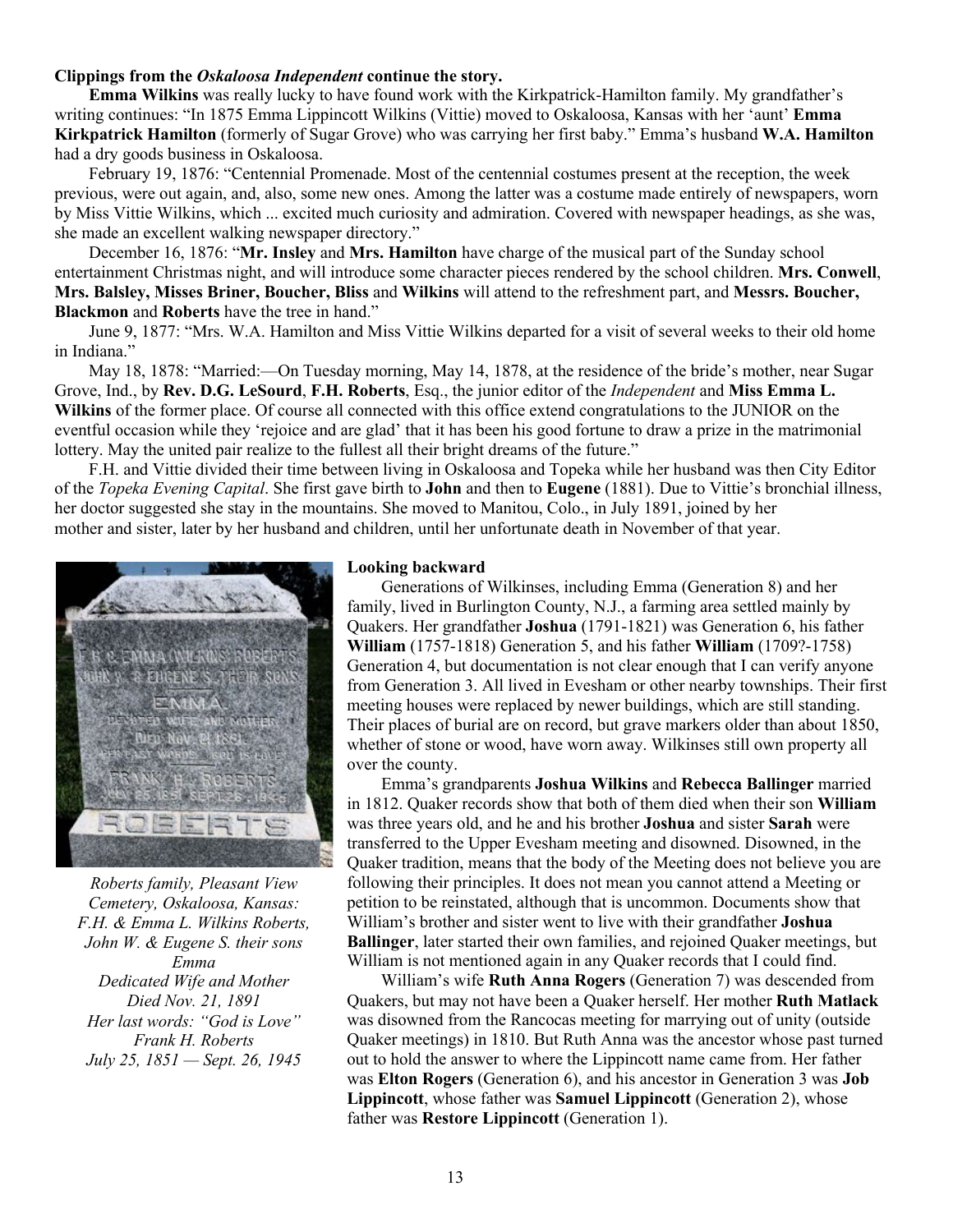**Restore Lippincott** was born into a Puritan family, thus his distinctive given name. He and his father **Richard** (1616-1683) lived in a Puritan colony in New England but left in dissent and sailed back to Plymouth, England. There they met **George Fox** and joined the Quaker movement. They then returned to the Colonies and settled in Shrewsbury, N.J., in 1661. Restore Lippincott and his family did not stay in Shrewsbury very long, but moved south to Burlington County where farmland was available. Like the Wilkins family, Lippincotts still own property all over the county.

 The Shrewsbury Quaker Meeting was the first one established in New Jersey. That meeting still exists today. Its present building is wooden with a slate roof, located a few blocks north of where the original building stood. It dates from 1816 and is on the National Register of Historic Places. I attended a Sunday morning meeting there two years ago. It turns out that ancestors of my great-grandmother lived for a time in a town that is only ten miles away from where I now live — an unexpected connection. I imagine that the Wilkins family remembered with pride how their ancestors helped settle the new world and so they handed down the Lippincott name.

 As an aside, one of the treasures passed from my grandfather **John Wilkins Roberts** to me was a book by **Elizabeth Ballinger Collins** (1755-1831) about her life as a Quaker minister. She lived in Upper Evesham Township. She was the daughter of my sixth great-grandfather **Joshua Ballinger**, and was the second great-grandaunt of **Emma Wilkins**. Elizabeth had 14 children, but she acted upon her calling to become a minister, to testify of her faith, to visit Quaker families across the state, and to write her memoir, which was a series of journal entries that were published in 1834. She outlived two husbands and nine of her children.

#### **Acknowledgements**

#### Thanks to the late **Richard Wellman** and

other members of the Jefferson County Historical and Genealogical Society; *Oskaloosa Independent*



*Shrewsbury Meeting House, 2018*

editor **Rick Nichols**; the Friends who welcomed me to the Shrewsbury Quaker Meeting House and shared historical information; members of the Burlington County Historical Society; and **Quentin Robinson** of the Tippecanoe County (Ind.) Historical Society. Thanks also to my husband, **John McCarthy**, from New England, who became involved.

### **Sources**

The Oskaloosa *Independent* Ancestry.com

Find a Grave®

\* Genealogy of the Stokes Family: Descended from **Thomas and Mary Stokes** Who Settled in Burlington County, N.J. (online)

**Frank Henry Roberts** of Oskaloosa, KS., Ancestry Records. Compiled by **Alice (Roberts) Stark** about 1908. Transcribed by **Richard Wellman**, 2012. Unpublished, Jefferson County Genealogical Society.

*This story first appeared in the Oskaloosa Independent, Dec. 2, 2021.*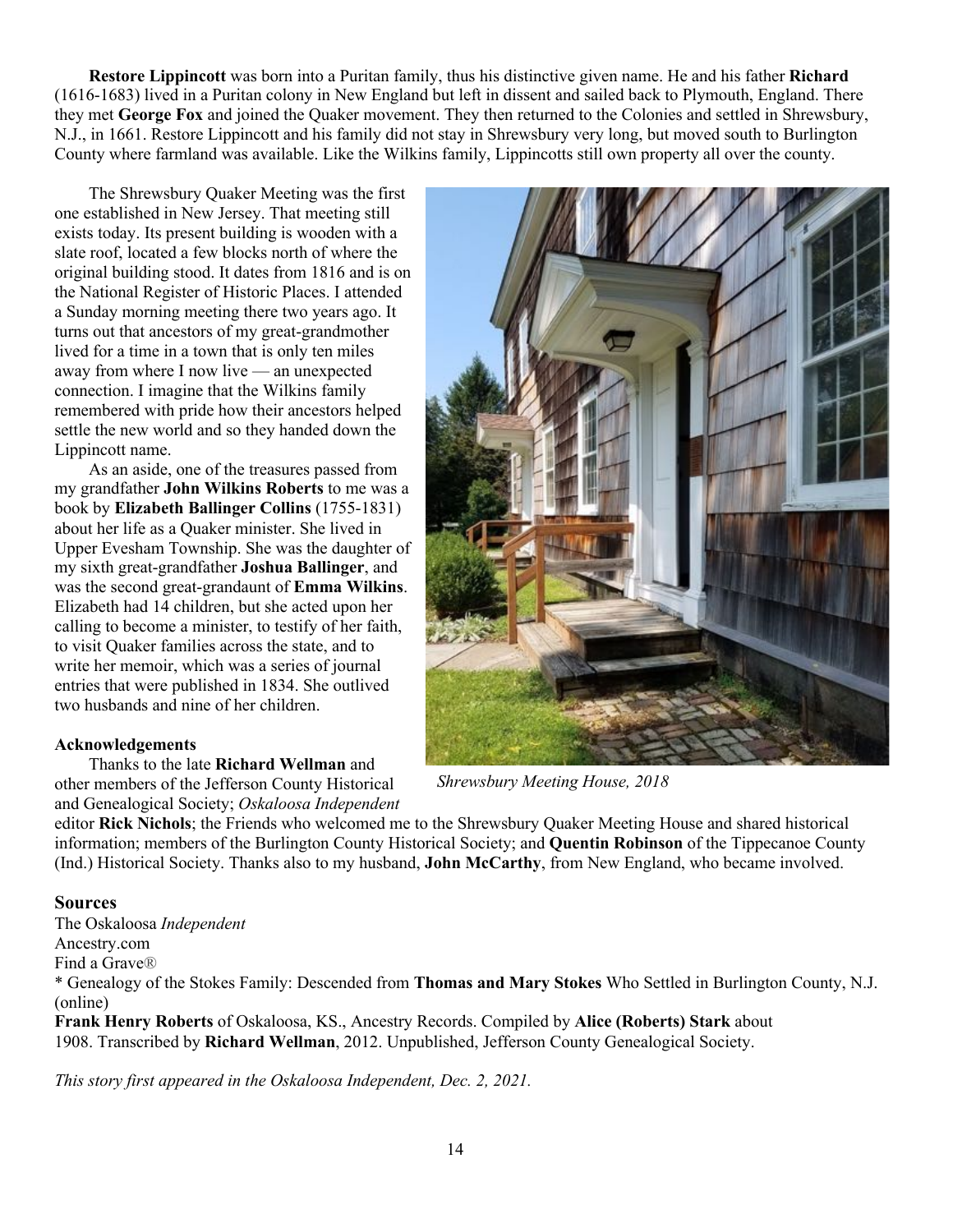## **"An Interesting Game of Base Ball:" Highlights of the 1887 Season**

### **Winchester vs. Valley Falls**

#### From the *Winchester Argus*, Jul. 14, 1887

The "Dudes," the old champion base ball club of Jefferson county, has been reorganized at Winchester, and are open for engagements. It will be at the head of Amateur club.

### From the *Valley Falls Register*, Aug. 5, 1887

The Winchester Dudes will play the Valley Falls base ball boys a matched game at Valley Falls, on Saturday, Aug.  $2O<sup>th</sup>$ . - Argus

From the *Valley Falls New Era*, Aug. 25, 1887 The Valley Falls and Winchester base ball clubs played a game here last Saturday afternoon, the score standing 19 to 12 in favor of the visitors. The first part of the game was very rotten, the Winchesters batting the ball at will. Finally, **Tommy Hatfield** was placed in the box, from which time on the Dudes were held level. **R.D. Simpson, Jr.,** umpired, and did his work to the general satisfaction of everybody. We understand our boys propose to play a return game in about ten days.

From the *Winchester Argus*, Aug. 25, 1887 Our base ball boys went up to Valley Falls last Saturday and "done up" the Fall's boys in a game. Score 19 to 12. The Dudes are always on top.

From the *Valley Falls Register*, Aug. 26, 1887 An interesting game of base ball between the club of Winchester and the club of this city took place here last Saturday and resulted in a score of 19 to 12 in favor of the Winchester club. It is strange that a base ball club can not be jumped up here which can win a game from somebody. Quite a number of Winchester people came over to witness the game and are proud of their players.

## **Match and Rematch**

### From the *Valley Falls New Era*, Jul. 7, 1887

Quite an interesting game of base ball was played the morning of the Fourth between a nine of white boys and one of colored. The former captured the game with a score of 18 to 19, the game being called on account of rain at the end of the eighth inning.

### From the *Valley Falls Register*, Sept. 2, 1887

As we go to press this Thursday afternoon, an interesting game of base ball, in which some financial interests are at stake, between the white and the colored nine, is in progress. *Later*—the game of base ball resulted in favor of the colored nine by a score of 12 to 5. What is the matter.

### **Disappointment**

From the *Winchester Argus*, Aug. 4, 1887

We witnessed a game of ball last Tuesday at Oskaloosa between the Dudes and the Normalites, but it was so poorly played by both nines that mention of it should not be made. Of course the Dudes were the victors.

## **Editor vs. Editor**

From the *McLouth Times*, Jun. 24, 1887

Last Sunday was a noted one for Winchester in the way of athletic sports. For their entertainment there was a match game of ball, a running race and two wrestling matches. The game of ball was between the clubs of Nortonville and Scott Grove, which resulted in a victory for the latter club by over three to one.

The running match was between **Bevin Jeffries**and **William O'Brien**, a distance of fifty yards, which was easily won by Jeffries.

The wrestling match between **George Yeck** and **T. Farris**, catch-as-catch can, was won by Yeck in two straight. The other wrestling match was a draw.

## From the *Winchester Argus*, Jun. 30, 1887

### *A Falsehood*

The reporter of the McLouth Times at Winchester is either a base fabricator, a pusalanimous nincompoop, or a greenhorn. He says that on last Sunday there was a match game of base ball played here, which is not true. He says also there was a running race and two wrestling matches here on Sunday, another falsehood. The Winchester people are lively and full of fun but not a Sabbath breaking people, neither do they egg or stone public lecturers on sacred history. **Prof. Norvell** would not be molested in Winchester. Get your items correct, brother **Mills**.

*[Editor's note: The Scott Grove-Nortonville game was played on a Saturday. Enforcement of Sunday-observance laws was under scrutiny in Kansas and Missouri.]*

## **Ladies andGentlemen**

From the *Valley Falls New Era*, Sept. 22, 1887 The Baptist Sunday School came out in full force and had a delightful picnic in the yard and grounds of **Robt. Utz**. **A.V. Davis** headed the procession with the band wagon full of little folks. An excellent dinner was spread under the maples, of which three score of people partook and there was plenty left for another score or two. An interesting game of base ball was played, in which young ladies and gentlemen both participated.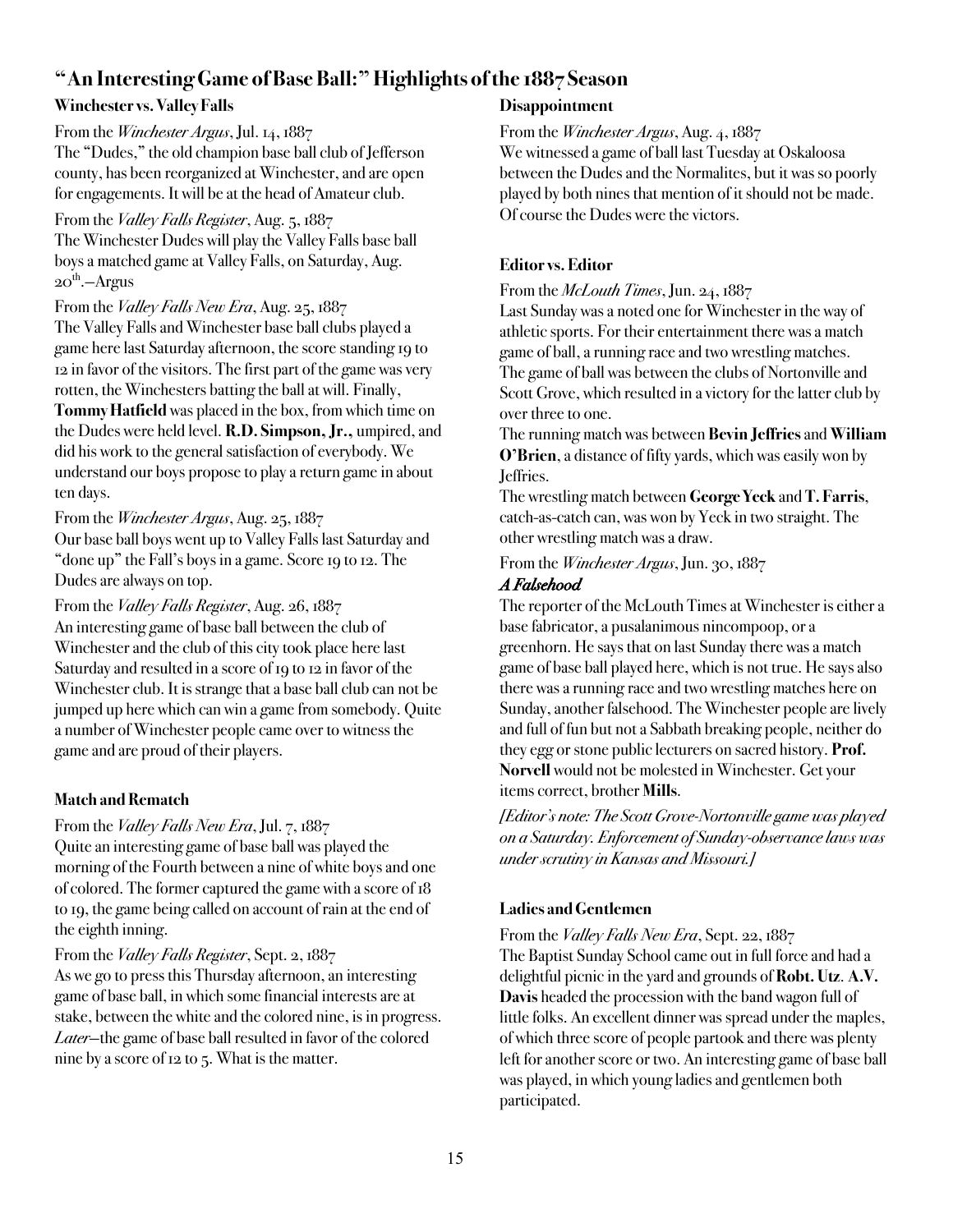## **Jayhawkers, Squatters, and Enterprise in Kentucky Township: "Progressive Perry!"**

From the *Oskaloosa Times*, Sept. 3, 1897

### **Pen Pictures of Some of Her Enterprising, Prosperous People**

### **The "Times" Gathers Items — Historical and Biographical — Of Interest to All**

Kentucky township probably derived its name from the fact that a great many of the first settlers were originally from Kentucky. The township as such was organized in May 1856. It being a large township the county commissioners concluded to give them four justices of the peace, in the persons of **Alex. Bayne, David S. Gray, W.H. Bayne** and **V. Fielding**, with **William G. Steele** as constable.

About the first settler in the township was **John Scaggs**, locating as early as the fall of 1854. He was an enthusiastic pro-slavery man, and brought fourteen slaves with him, eleven men and three women, and some of the descendants of Scaggs' chattels are still to be found in the township. There were other parties who believed in the divinity of the institution, and also brought slaves with them and settled not far from Scaggs, among the number **Thomas Scaggs**, a brother of **Henry**, and **Alexander Bayne**. Mr. Bayne, however had but two, one man and one woman. At that time all told there were sixty-nine slaves held in the county, the greater portion by persons in Kentucky township.

There were no lands really in the township to settle upon, although they did, taking possession of the Kaw half breed tracts. The other lands were all Delaware reserve. Those who did settle on the half breed tracts had a great deal of trouble, being ordered off and were forced to leave, and in a number of cases the early settlers' houses were burned down.

Rising Sun was the first town in the township, being just opposite Lecompton. It was laid off by **Joseph Haddox**, and he took in the organization with him **Jerome Kunkle, Louis Lutt** and **J. Menzer**. Lutt was the postmaster, as well as storekeeper. Kunkle run the ferry, and Haddox a hotel, while Menzer dispensed the whiskey. It was a lively town for several years, and we might say up to the building of the Union Pacific railroad, when it suddenly collapsed, moving up in a body and christening their new town Medina. The railroad company laid off Perry, and as between the two points there was great rivalry for a number of years, the town of Centerville springing up between the two, and with a big town hall built by **Collins**, threatened for a while to eclipse both Medina and Perry. There were no prohibitionists in the bottom those days. No less than nine saloons in the three places, four each in Perry and Medina, and Centerville with one, but it was the most gorgeous of the whole lot, and did a thriving business.

Medina had a newspaper, **Father Weaver** publishing the New Era, which he afterwards moved up to Valley Falls. Had all these points concentrated their efforts, Kentucky township might have had to day one of the best towns in the county.

The first marriage in the township was on the  $4<sup>th</sup>$  of December, 1855, the contracting parties being **Thomas Scaggs** and **Sally Scaggs, Judge Samuel D. Lecompte**, the chief justice of the supreme court of the territory, joining the two in wedlock.

The first church organization in the township was the Southern Methodist, who built a small house for worship at Rising Sun, with **Rev. S.B. Statcler** as minister. The first sermon, however, was preached at the home of Alex. Bayne in June 1857, by **Rev. Nathan Scarrett**, presiding elder of the Missouri conference.

Now, for something about the first school. It was taught by **Anna Foster**, daughter of **Woodin Foster**, at one time county commissioner. The first public school, district no. 35, was not established until sometime in 1868.

During the war, the bottom was bothered more with jayhawkers than any other portion of the county. At that time the settlements were most wholly on the Kaw half breed lands, and nearly every one was possessed of fine horses, besides cattle and hogs. The settlers were termed southern sympathizers, and it was a good field for the jayhawkers, for there was plenty of timber and brush to hide in. The whole country was over-awed but the tide was finally turned by the death of **Bill Blake** at the hands of **Joe Caruthers**. The whole bottom was literally afire. **Phillips**, a companion of Blake, was shot at the mouth of the Delaware and his body thrown into the Kaw river. In the meantime, **Lemcool**, another companion of Blake's, had gone to Ozawkie for a wagon to haul home the body of Blake, and by the time he put in his appearance excitement was at a high pitch, and he too was killed. Some one dragged Phillips body out of the river, and the three dead men were all placed in the wagon. **Hod Gibbs** was sheriff at the time, and while there as an officer of the law, the infuriated populace ordered him to take the three dead bodies to Ozawkie for burial. This was the last of the jayhawkers in Jefferson county, three of the most desperate ones meeting death in their last raid.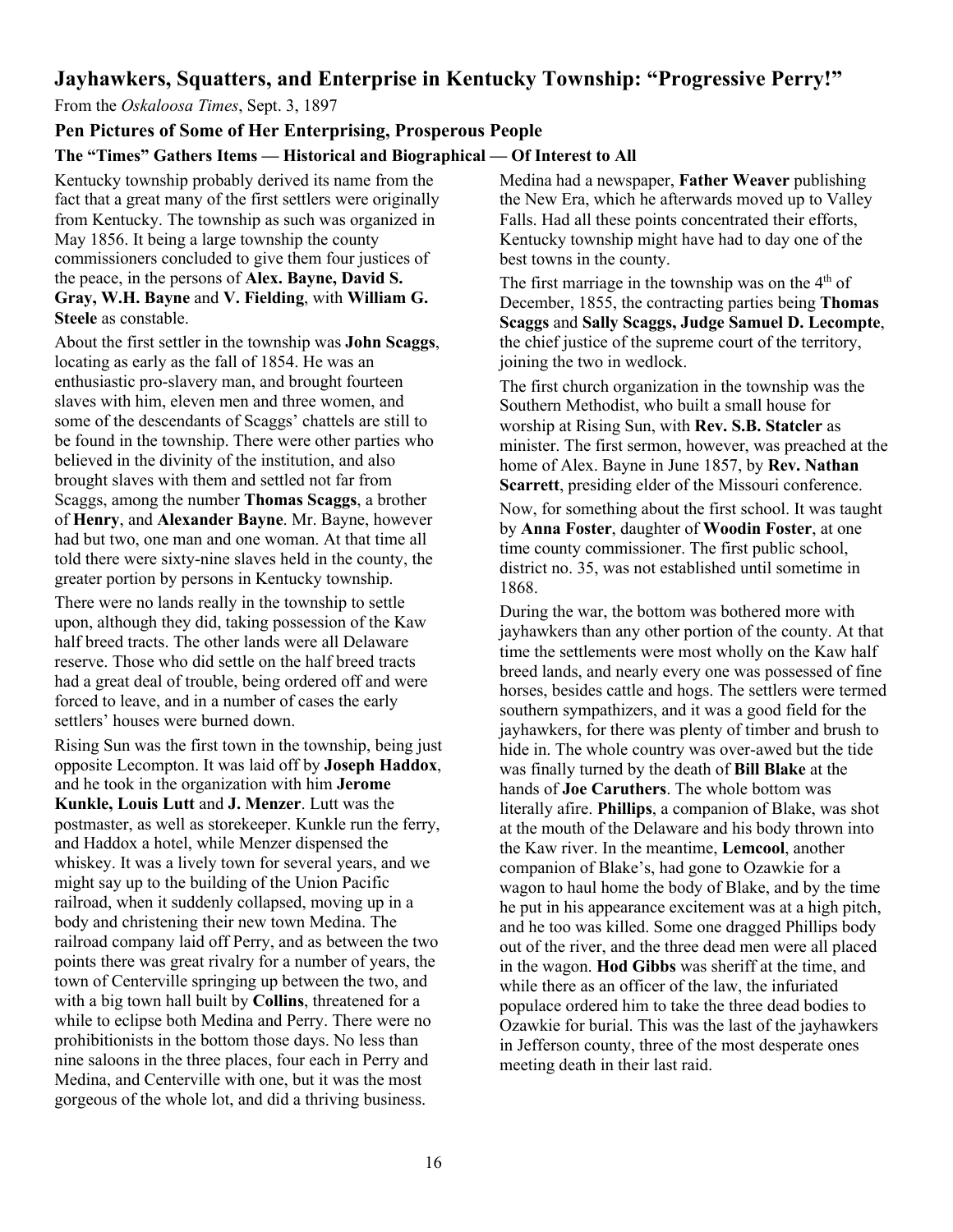**Bill Blake** was a stout athletic young man, six feet in height, and weighing near 200 pounds. He had a grudge against **Caruthers** and went to his house for the purpose of killing him. Joe had been forewarned and was waiting for him. As Blake and his party approached the house, Caruthers put his gun through a crack and fired. Blake fell, while his confederates scampered away. Joe rushed out and shot **Phillips** through the arm as he was running. By this time Blake had got to his feet again, the first shot over the eye not effective, and a desperate encounter took place between Joe and Bill, a life and death struggle, but Joe finally got the advantage and shot Blake three times in the side, and once in the back of the head, killing him almost instantly.

From that moment **Joe Caruthers** was the hero of the hour. Oskaloosa people were well pleased and took the side of Joe, and started a purse to make him a handsome present. A silver mounted revolver was purchased, and a proper presentation made to the man who killed the notorious **Bill Blake**.

### — **A.G. Patrick**

A.G. Patrick, in the foregoing, has well related some of the early history of this county and township, but this is all changed now and Kentucky is one of the richest and most prosperous townships of the county—justly proud of her metropolis—Perry, the pride of the Kaw.

———————

The township has a population of about two thousand people, with an assessed valuation of about half a million dollars; is right in the center of the best potato raising country that the Lord ever created, feeds and ships more cattle and hogs than many other townships ten times its size. As a class her farmers are progressive and enterprising.

In Perry all leading religious denominations have houses of worship, the school facilities are of the finest, and when the bridge across the Kaw is built, as it will be this fall, the college at Lecompton, just across the river, will be of easy access.

If looking for a home, in every sense of the word Perry offers advantages which are equalled by few towns of its size and surpassed by none.

———————

#### **Boyle Bros, Butchers, Dealers in Fresh and Cured Meats, Poultry, Etc.**

These enterprising young men were born in Monroeville, Huron county, Ohio, and came to Kansas in 1868, locating in Jefferson county near Oskaloosa, and later near Newman, coming to Perry in March 1896, and purchasing their present business of **H.M. Wise** in the same month and have been engaged in the butcher business ever since. They are two of Perry's most progressive young citizens and their standing in the community is of the best.

Their place of business is neat and clean and they endeavor to keep only the best of meats. They were comparative strangers to Perry people when they engaged in business here, but by their uniform courtesy, gentlemanly bearing and strict attention to business have built up a large trade and made many friends.

Keeping constantly on hand the best of fresh, salt and cured meats, butter and eggs, poultry, etc., they are able to supply the wants of all. They have a large improved refrigerator, the latest choppers, scales, etc., in fact an up-to-date, first-class meat market that always caters to the tastes of the public. It is such men as these that help build up a town, and Perry is to be congratulated on having them in her midst.

Large variety of writing tablets and school supplies at prices that defy competition, at **Diggs'** Drug Store at Perry.

 $\overline{\phantom{a}}$ 

 $\overline{\phantom{a}}$ 

#### **Jonathan Thomas, Dealer in Lumber, Building Material, Coal, Etc.**

The name of **Jonathan Thomas** is known all over the west as one of the most extensive dealers in lumber in the state of Kansas and has a reputation for fair dealing second to none. Mr. Thomas has yards at the following places in this state:

Topeka, 614 Van Buren St.; North Topeka, Kans. Ave. and C. St.; Rose Hill, Kans.; St. Marys, Kans.; Belvue, Kans.; Americus, Kans.; Emporia, Kans.; Madison, Kans.; Perry, Kans.; Hartford, Kans.

The yards at Perry are under the management of **Frank M. Stark**, a man of years of experience in the lumber business.

Mr. Stark was born in Ingham county, Mich., January 19<sup>th</sup>, 1854, and came to Kansas in October, 1865, attending school at Lawrence during the fall and winter term of '65 and '66, moving to Jefferson county in 1866. He was joined in matrimony April  $9<sup>th</sup>$ , 1875, to **Miss Etta Armstrong**, of Perry, a most estimable young lady, a former school teacher of Perry and Oskaloosa, and at present one of the leading social lights of Perry.

In 1883 Mr. Stark engaged in the lumber business here and successfully conducted the same until September 28th, 1874, (*sic* - 1894?) when he sold out to Jonathan Thomas. He was appointed manager by Mr. Thomas and his untiring energy and attention to business has been the means of controlling the lumber business of this vicinity. His integrity is unquestioned; ceaseless in his devotion to his employer's interests, has won for him the confidence and respect of all, and it can truthfully be said of him that he is a gentleman in every respect, one whom it is a pleasure to know.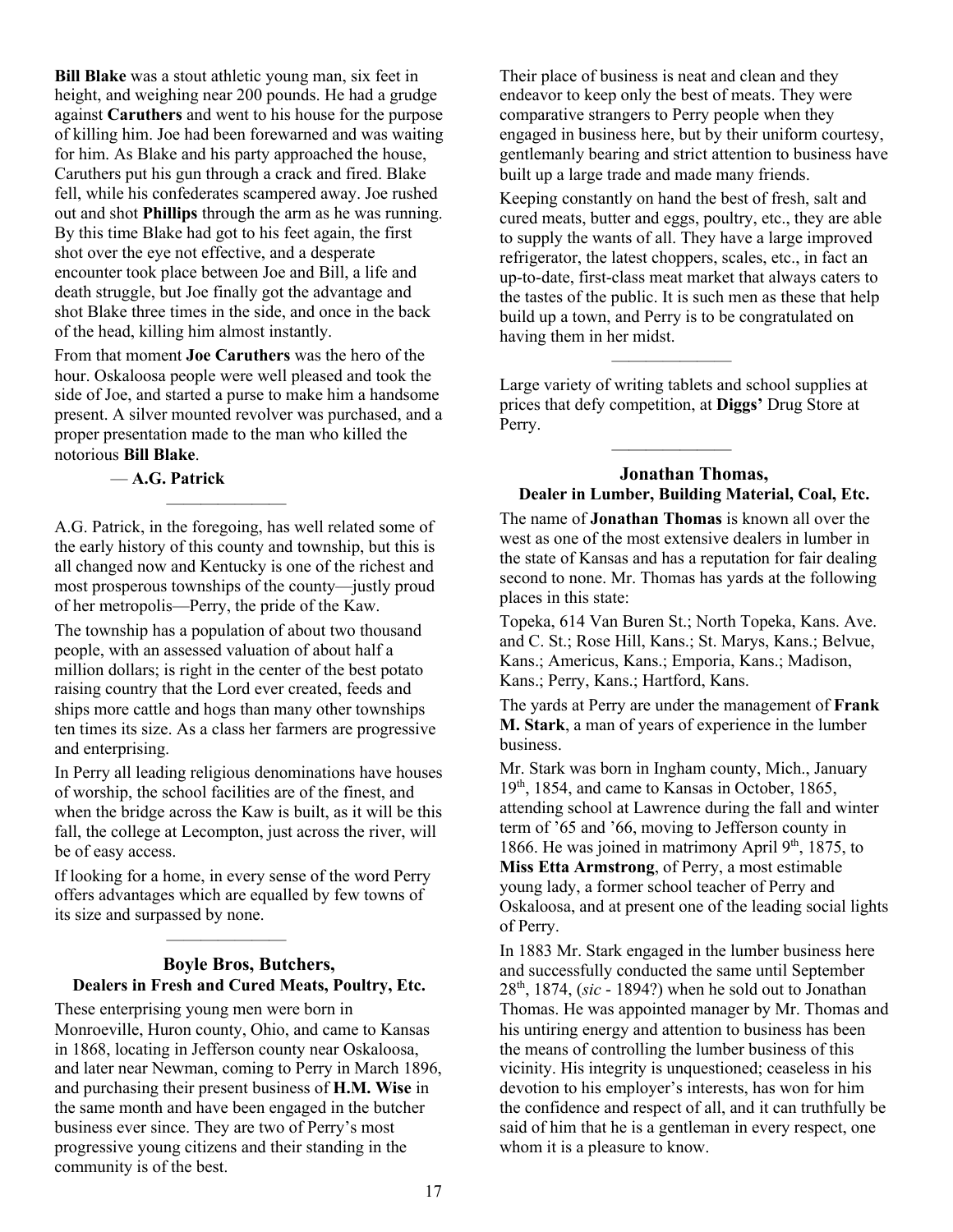**Mr. Stark** will be pleased to quote you prices on anything you want in the lumber line.

———————

#### **Dr. A.C. Zimmerman. A Promising Young Physician of Perry—A Good Record.**

**Dr. Zimmerman** was born in Jefferson county, Kansas, April  $9<sup>th</sup>$ , 1874, and has lived in the county ever since. Determining to follow the profession of physician and surgeon he commenced work in that line under **Dr. A.G. Smith**, of Oskaloosa, remaining with him one year, and then in September, 1894, entered University Medical college, Kansas City, Mo., graduating from there March 23rd, 1897.

Recognizing the necessity of more thorough knowledge of such branches of medicine as obstetrics, gynecology, ophthalmology and microscopy, he took special courses in the above branches as follows: Obstetrics, under **Dr. L.A. Berger**; gynecology, under **Dr. C.W. Adams**; ophthalmology, under **Dr. Flavel B. Tiffany**; microscopy, under **Dr. Leon Rosenwald**, all of which are connected with University Medical college in their respective branches.

Dr. Zimmerman commenced the practice of his profession in Perry last May, and has had the best of success, not having lost one of his patients by death, and his class of patrons is of the best, and steadily increasing. He is a young man of sterling character and applies himself assiduously to his profession and gives promise of becoming one of Kansas' foremost physicians and surgeons.

Though a young man in years and practice he has a thorough education and understands the physicians' alphabet from A to Z and can be relied on in all cases where skill and knowledge are required.

———————

### **H.D. Larimer, Carpenter, Contractor and Builder, Wind Mills and Metal Roofing.**

The subject of this sketch, **H.D. Larimer**, is a native of Pennsylvania, but has spent the larger portion of his life in Kansas, removing from Mitchell county, Kan., to Perry fourteen years ago, where he has made his home since.

Mr. Larimer has devoted most of his life to the carpentering and contracting business and since coming to Perry has made a reputation for fair dealing and good workmanship that is equalled by few and excelled by none. He is the principal contractor in Perry and does a large business, and is withal not only a good mechanic but a gentleman with whom it is a pleasure to do business.

Mr. Larimer also handles wind mills and does metal roofing and those desiring anything in this line will do well to see him, as he can save you money and at the same time furnish you the best to be had.

**Diggs** at Perry is selling lamps at cut prices. When you need a lamp don't fail to see him.

 $\overline{\phantom{a}}$ 



*From the Perry Mirror, Apr. 3, 1919*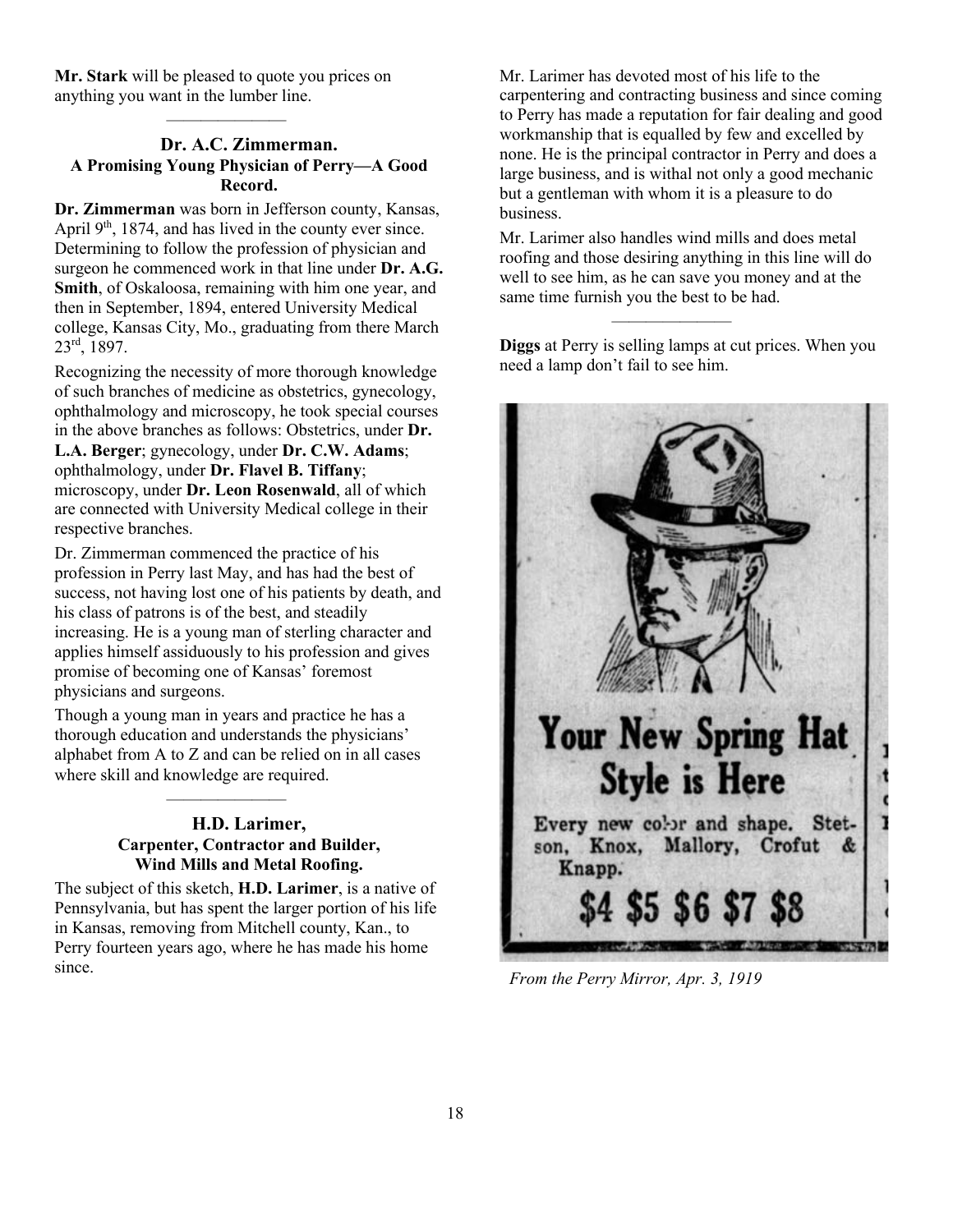# **Early Recollections of Kansas**

**J.H. Bennet** Original Sketch Written for the *Independent* Published Saturday, July 27, 1878

### **MOUTH OF COAL CREEK**

This settlement was sparce indeed when we went in there. **Melchior Ott** was our nearest neighbor. **Kaspar Abbuehl**, then a single man lived with him. They must have come in there in the fall of 1855; at any rate they had a good hewed log house, and some improvements. They dug the first well after we arrived, in May, 1857. **John Ratz** also lived with them, and had as his wife, a daughter of **Mrs. Ott**, a sister of Kaspar. This was the NW ¼ of [Section] 36, [Township] 7, [Range] 17, and Kaspar lives there yet, has lived there all the time, and has all the time maintained the old time Swiss character of intelligence, independence, industry and containment. He married a daughter of old **Antoine Richard**, who moved on to their present farm in March, 1857, bringing with him **Christina, Fred,** and **Abe Stauffer**. This was an adjoining tract, and both had the four necessities of the times, wood, water, prairie, and Swiss enterprise. **Ephraim Lowman** lived a little farther down the creek, near where the lower "Richard's" house now is. **Willis C. Frakes** lived a little to the west of Lowman, and also on the north side of the creek. Still farther to the west and on the west side of the Grasshopper, was **Franz Ammen**, and just north of him **Jack Frakes**.

The nearest place to the south-east of us was a little bit of a cabin owned by **Mark Weeks**, into which **Major J.F. Bliss** and family, moved within a week. Just south of him, and on the SE<sup>1/4</sup> of [Section] 36, [Township] 7, [Range] 17, **Walter W. Williams** had a shanty, a wife, and some children. To the north-east, our nearest neighbor was **Simpson Smith**. **Albert**, then single, lived with him. Beyond that to the north-east still, came first, **William Lewis**, and then **Jacob Weber**. At the northeast corner of the upper Half Mound was a hewed log house afterwards owned by **John P. Philp**. All that long promontory between the Grasshopper and Coal Creek was vacant. The nearest neighbor on the eastern prairie was **Gordon**, where **Greene** now lives, and the nearest toward the Walnut was **Benedict Meier**.

**Mark Weeks** was a lazy dog. He could work, but it was like eating crow; he didn't like it. He had a puny faced Hoosier associate, whom we called "**Indiana**." The two drove our cattle a little, away up into Atchison County, speculated a little in claims, and boarded round. They left the States on account of the inclemency of weather—there was a woman in it—and when the weather cleared they returned to their father's house, penitent of course.

**Willis Frakes** and **Jack** were crushers;—proslavery to the backbone;—and during all the time they remained in the neighborhood could not conceal their contempt for a yankee. After the free element was most undoubtedly paramount, they subsided somewhat; but in their cups they were very quarrelsome. Once upon a time, a quarrel between these two brothers and **John Considine** and John's wife's brother, in which two pistols, a carving knife and an old scythe were conspicuous, was quelled only by actual force, the peace party being **Geo. Hillyer**, **S.S. Ellis**, old **Peter Craft** and **John Beland**. No blood was shed and no scalp taken, but I was always dubious of the Frakes afterward.

**John Philp** was a Scotchman, at that time an old bachelor, industrious, hard-working, not very ambitious in anything, careful and reserved in his politics, but truly carrying an abiding faith in the final overthrow of the slave power. And yet he had escaped persecution during all the border ruffian troubles. He married late in life and his happiness and prosperity were after that abundant. He was as true a friend as this writer ever had.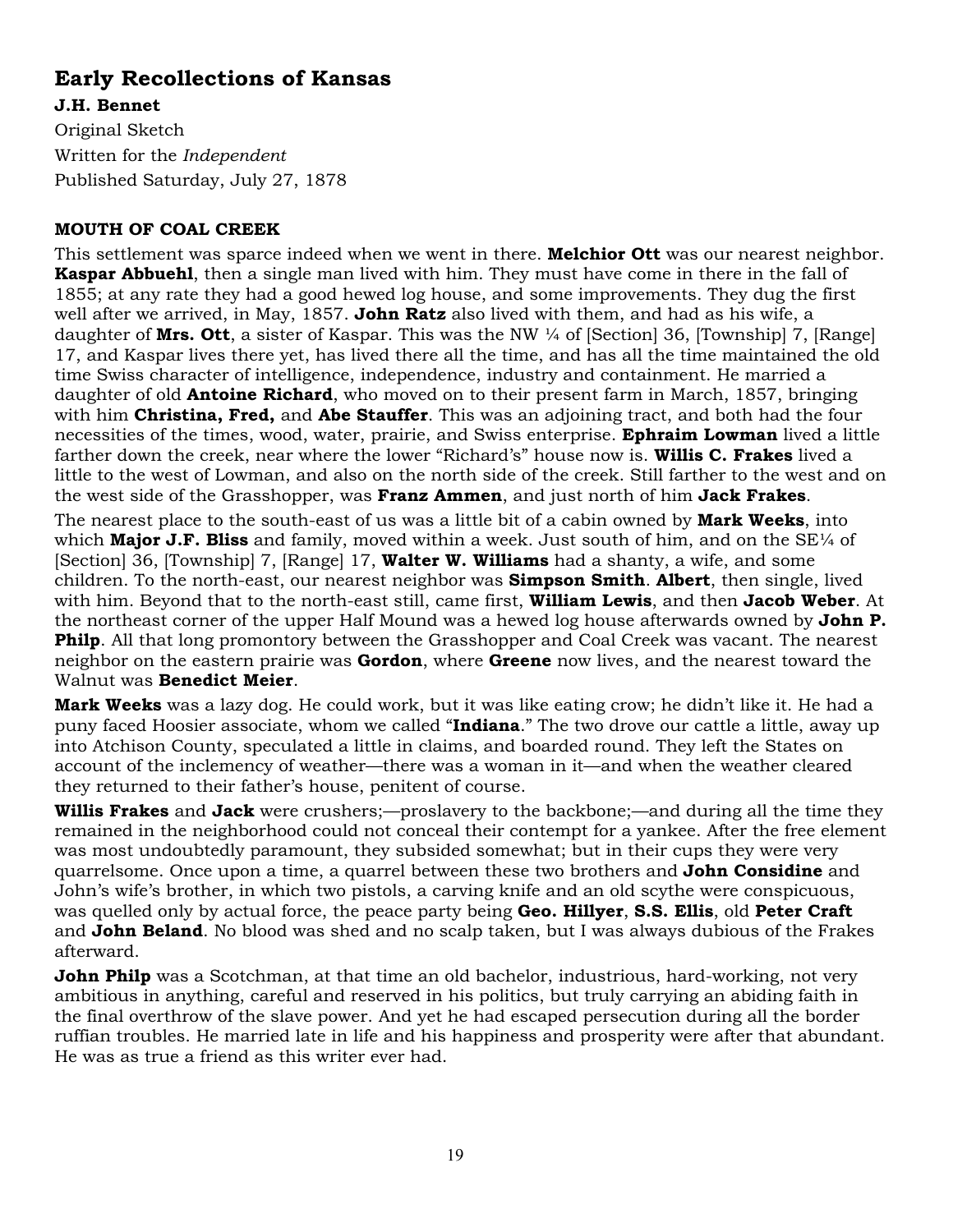**John Ernst** was another of these old settlers, who, though living now out of the county, yet still lives in the near neighborhood. He must have sold his claim to **Dickey, John J.,** where the brick house is, and took up the claim where he now lives after we come here. He is another example of the sure success attending a German of steady, careful, industrious and contented habits.

**Rasselas Munroe** came to this country with me, and made his settlement the same day, April 6, 1857, on the SW ¼ of [Section] 25, [Township] 7, [Range] 17. I took up the SE ¼ of [Section] 26, [Township] 7, [Range] 17. **Putnam** and **Curry** never took claims at all; they got homesick too soon. Munroe bought his claim because it had a *house* on it;—a little pole shanty with a door and fireplace, but no floor. We had bro't some camp cooking utensils from Parkville, Mo., and had some mattresses and blankets. We immediately arranged, or they were there already, some bunks against the side of the house, cleaned out the fireplace, bro't rocks with which to steady our cooking utensils, and explored for firewood and water. We then traced the boundary line between my claim and Munroe's, and I planted some young trees along it. Poor things, they grew a couple of years, and were then trampled out by the roving cattle. At supper, Munroe, who was a natural tyrant, put me through a course of sprouts because I had dirty dishes; remarking sarcastically that his coffee cup, (tin) looked like a last year's bird's nest. I got on my ear, of course, but Putnam laughed me out of it, and before I laid down every tin in the establishment shone like silver. The next morning I had Putnam started bright and early to Ott's for some milk, and on his return we had glorious coffee, nice, white, light biscuits, and the best boiled ham you ever saw, all ready. While we were eating, **Gus Bonjour**, whose claim I had "jumped" the day before, came abruptly into the cabin. We were four to one, though, and there was no faltering. Squatter's law, as he understood it, gave him the claim, but he finally agreed that if his foundation had never been on my claim, he would give up to me and we started out to run that line. Munroe ran after me in a moment to give me my pistol, and I nearly blushed as I took it; but the Frenchman didn't seem to notice that it was extraordinary, and I soon convinced him that *he* had made the mistake by jumping Ratz' claim, and not I, by jumping his.

The weather this morning was simply glorious. April 7, A.D. 1857. After settling with Bonjour, and knowing that the boys were to be gone all day, I walked due west, on my south line. What visions of a happy home I did conjure up that morning. Here I would have my house; all that little side hill I would plant in forest; that rough place at the head of the hollow should some day be a pasture; away to the southeast was a big dead tree, on Ratz' claim, and O, *didn't* I wish I owned that claim too; *couldn't* I raise wheat down that slope. (By the way **Hen. Legler** owns just the farm I then wanted, and he is as good a boy as ever stood on that prairie.) I went on west yet; up and over the south end of that narrow ridge which almost connects itself with the Upper Half Mound; hunted listlessly backward and forward through a strip of timber that skirted the Grasshopper, and studied botany, geology and entomology. Suddenly the sight of a little water-logged canoe nearly took away my breath. "Indians," was my first thought, and I hurried up that muddy bank, and off towards the east at a double quick, across a little bog, through tangled briers, up a steep place, and came out on to the prairie on the top of Lower Half Mound, and sat down.

I have never been there since, but that picture is as plain as a mule's ear to this day. There is little to describe more than what I have already written. By hunting carefully with my eye, I could detect **Willis Frakes'** cabin, and **Weeks'** also. Both these might be Indian shanties for any appearance of civilization around them. An old five prong buck stood as tho' carved in rock, only two hundred steps away, gazing at me with moist, round, astonished eyes. Timber and prairie appeared to me at the moment about equally distributed. I had truly gone west; and I then and there drank in the first draught of delight for myself, that has made the average Kansas citizen proverbially worshipful and boastful of his State.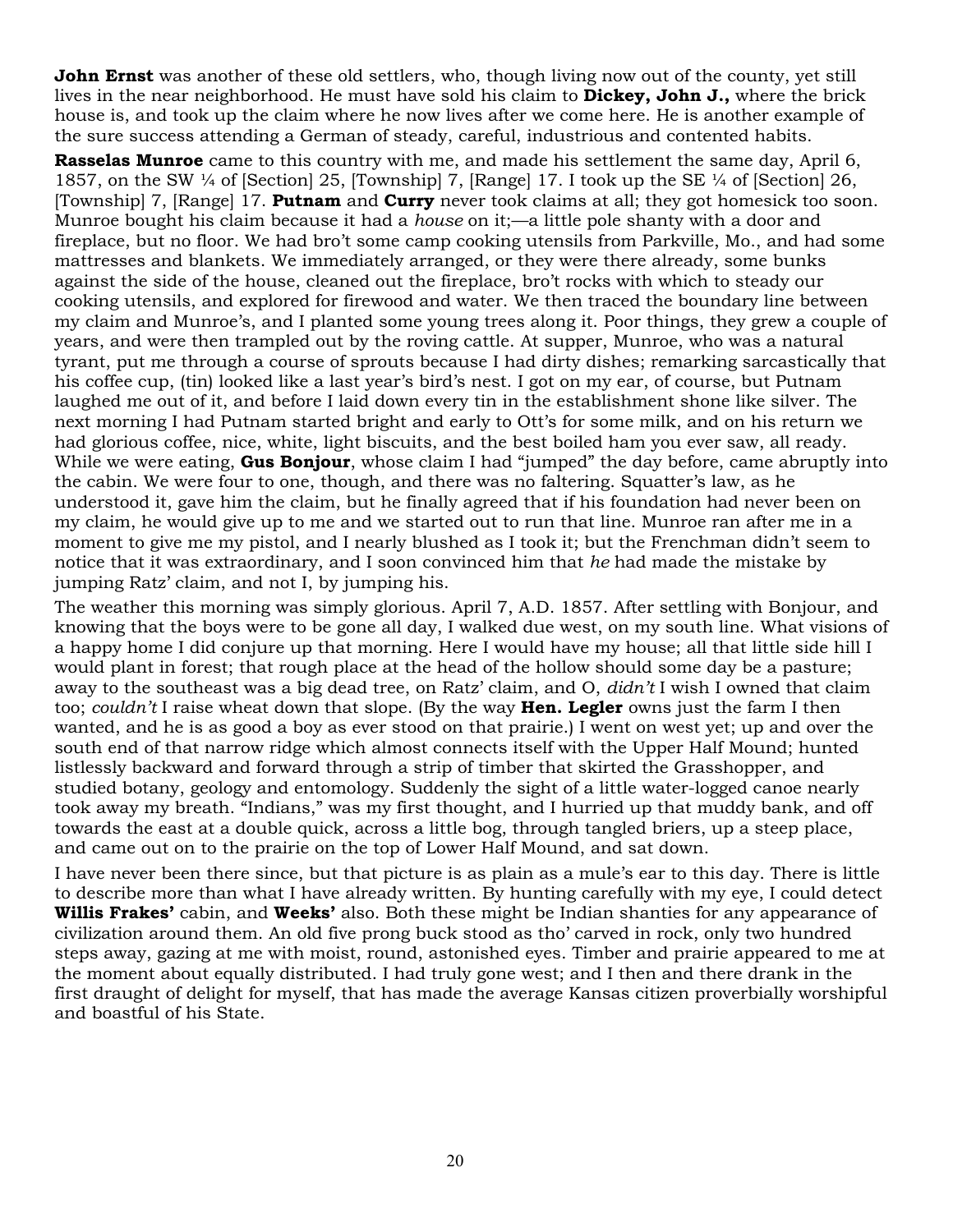## **Travels Back to Kansas**

## **By Nicki Carper**

My name is **Nicki Allee Carper**, I am the daughter of **Mary Mayer Allee** who was the daughter of **Alma Leech Mayer**, the daughter of **Wilbur** and **Mary Leech**. I have been asked to recount the journey of the pictures of my great grandparents in their return to Oskaloosa. My parents, **Bob** and **Mary Allee** left Southern California on vacation some time in the mid 1960s. During this trip they visited Mom's remaining family in Oskaloosa and when they came home the pictures were with them.



*Wilbur Frederick Leech Mary A. Vandruff Leech [Editor's note: Wilbur and Mary Leech are the paternal grandparents of JCHS founder William C. Leech.]*

From then on, these pictures hung on the wall in the living room above the couch, first in Placentia, CA, then in Colfax, CA, in 1970 and then in Red Bluff, CA, in 1972. After the death of both my parents the pictures hung in the home of my husband, Larry, and me. That is until we decided to sell our home in Red Bluff, store what we wanted to keep, and fill our travel trailer with what we thought we'd need, and travel for awhile all around this beautiful country.

After this decision was made, I asked my brother if he wanted the pictures, but we both decided we should give them back to Oskaloosa. We knew the courthouse had burned and most of the documents and pictures had been lost, so this seemed like a good thing to do. Also in my possession was the family Bible of Wilbur and Mary, listing all their children with birth and death dates. As I have family tree listings, I felt this was also something that the historical society of Oskaloosa should have. Thus began the final journey home for my great grandparents.

On June 10, 2021, the journey began with the Bible and pictures packed and loaded in the back of our truck. First, we went south to see some friends and family before we left California. Then back up the state and north up through Oregon and into Washington. We then headed east through Idaho, into Montana and then down to Wyoming to see some family. From there we went into the Dakotas, then south into Nebraska and over into Iowa. A lot of this was showing each other some of our childhood memories.

After that we headed northeast towards the Great Lakes. On July 20 we were almost to the tip of Lake Superior when we got a call telling us our son-in-law had just died, totally unexpected. We immediately turned around and headed south.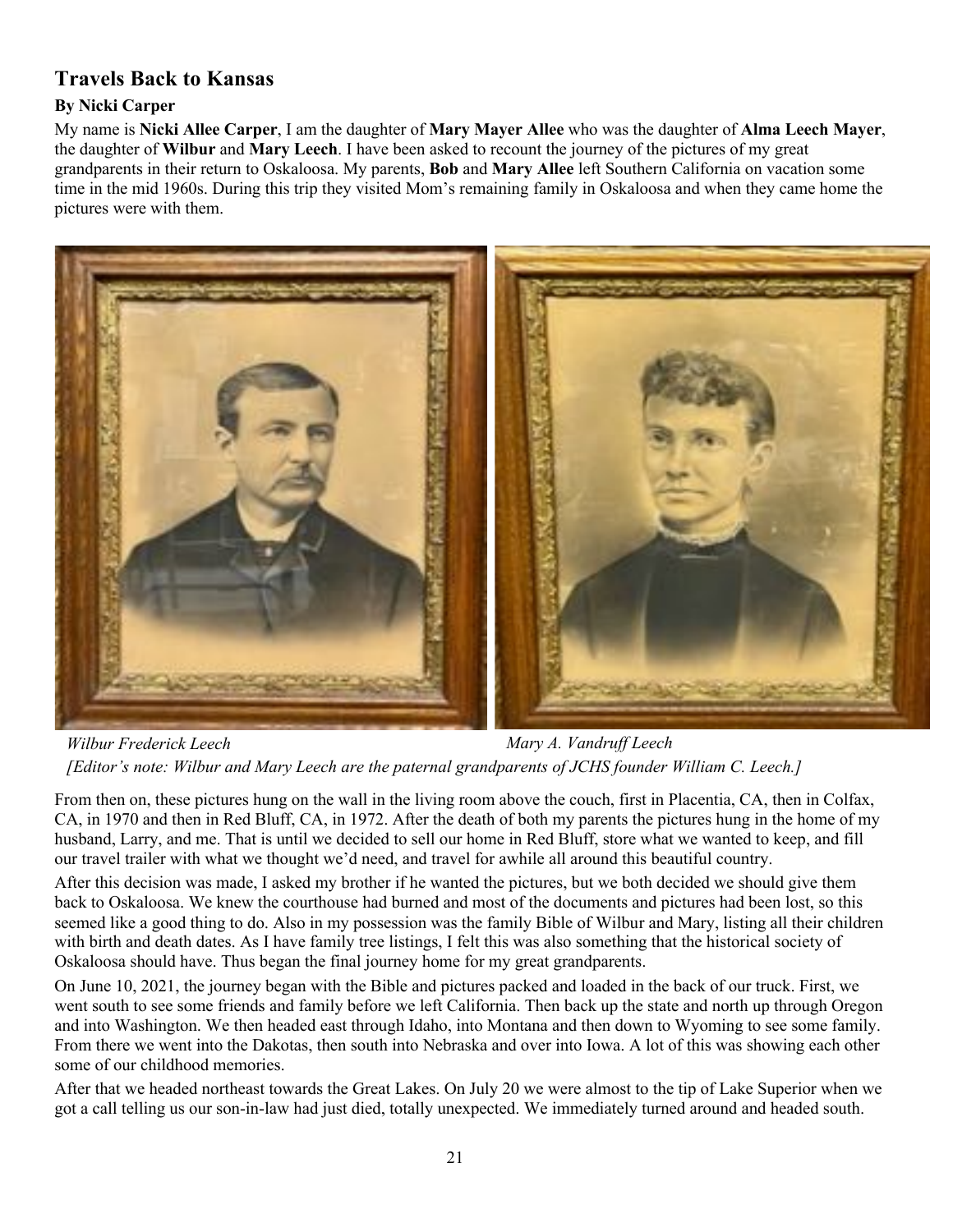I flew and Larry drove for two days before putting the trailer in storage in Indianapolis to allow him to travel much faster. We spent a month with our daughter in Florida before we resumed our trip. When we picked up our trailer, we discovered one of the refrigerator hinges had broken. We spent a week waiting on parts. We then headed out knowing our time was getting shorter as fall was approaching quickly.

We left Indiana for the Great Lakes. What a weird feeling for us to see three-foot breakers in fresh water, knowing they are caused not by tides but by wind. Strange! We are used to surf and breakers in the Pacific Ocean, never in fresh water. On over into New York state, one more odd thing, grape arbors and wineries. We had NO idea New York had wineries, let alone farming! Niagara was fantastic! So beautiful. Then on to Ellis Island where I wished for three days instead of three hours. The amount of history there is absolutely amazing! Then on over to Liberty Island. What an awe-inspiring sight to be so close to "The Lady". Next day we went into NY City. We both felt it was too big, too busy, too many people. Glad to get out of it.

On down to visit friends in New Jersey, then to Pennsylvania. We had planned to go to Philadelphia, but it was raining so hard we had to yell at each other to be heard over the pounding of rain on the trailer roof. When it finally quit, we went to check on the great grandparents in the back of the truck. Very pleased to find everything was dry! Finally got to Philly, went to see the Liberty Bell, very interesting. Had to show we were inoculated and prove we were who we said we were. Also everything had to go through an x-ray thing like the airport. Because of Larry's knee replacement he set off the bells and had to be scanned to get in. Took the sight-seeing bus around the city, very informative and beautiful.

Next a couple of days spent at Gettysburg. Absolutely amazed by the size of the battlefields. It was mind boggling. On to Virginia and more Civil War battlefields. The Manassas and Bull Run sites. I was amazed that some Civil War cannons were able to shoot a mile and a half! Went to Shenandoah National Park and drove across the Blue Ridge Mountains. Beautiful.

Camped on the Rappahannock River outside of Warsaw, VA. The river was a mile wide at this point. Went to George Washington's birthplace on Pope Creek. It looked like a wide river to us, but a mile further down it runs into the Potomac River. The river is 10 miles wide at this point. Maryland is across the river; however the state boundary is the river, so if you are standing in Virginia and step into the river you are in Maryland!

Next down to the Outer Banks (OBX) in North Carolina. The sand on the beach is extremely fine, quite amazing. Went to Kitty Hawk and the Wright Museum. Very interesting and informative. Quite amazing to think that is how air travel began. On south into cotton growing country, where they roll their cotton into huge rolls, not bales, looked like grass hay bales we are used to, but it is all wrapped in plastic, except for the ends. On down into Georgia and into Savanah. Beautiful old city with gorgeous old homes.

Back to Florida, where Larry went to the Golf Hall of Fame in St. Augustine, and I went shopping. Next day on down further to our daughter's for a couple of weeks more. While we were there we drove down to Key West. Interesting, but not a place I would want to live. Must say though that the Florida weather was much better than it was in July and August, not nearly as humid. We took an airboat ride to get a chance to see alligators in the wild. Amazed they were black! We always thought they were greenish, but not apparently in Florida. Saw lots of birds and turtles, plus a golden eagle flying with a fish it caught.

We left Florida on November 3 to go to New Orleans, then on to Arkansas to visit more family. In Arkansas it got cold and we had heavy frost. Figured it was a signal to get our act together and get to Kansas to deliver the pictures. The weather forecast was not favorable for a trip into Kansas the latter part of November, pulling a trailer. I called the historical society, explained the situation, and figured we'd manage to get the pictures to them in 2022. However, **Margaret Dick** had a better idea, and my great grandparents' pictures finished their long trip across the United States and went home to Oskaloosa from Texas. We look forward to seeing them hanging on a wall in Oskaloosa.

*From Margaret Dick: When Nicki Carper called to say they would not be able to come to Kansas, I asked where she was located. She said just outside of Fort Worth. I asked if she would be willing to meet up with the mother of my daughterin-law. She lives just outside of Fort Worth. Nicki was excited to do so.*

*Kay Metcalf Isbell met Nicki in a parking lot on the edge of town. She took the pictures and Bible to her house. Since it was during holidays, I thought Kay could bring them to Kansas on her next trip north. Then a few days later, I discovered a good friend was in the Fort Worth area visiting her daughter. I contacted Becky and Dean Chapman to see if they were willing to pick up the pictures and Bible and bring them back to Kansas. The Chapmans were very willing to help. They not only brought the treasures back to Kansas but delivered them to Old Jefferson Town!* 

*So glad to have wonderful friends and their willingness to bring history back home!*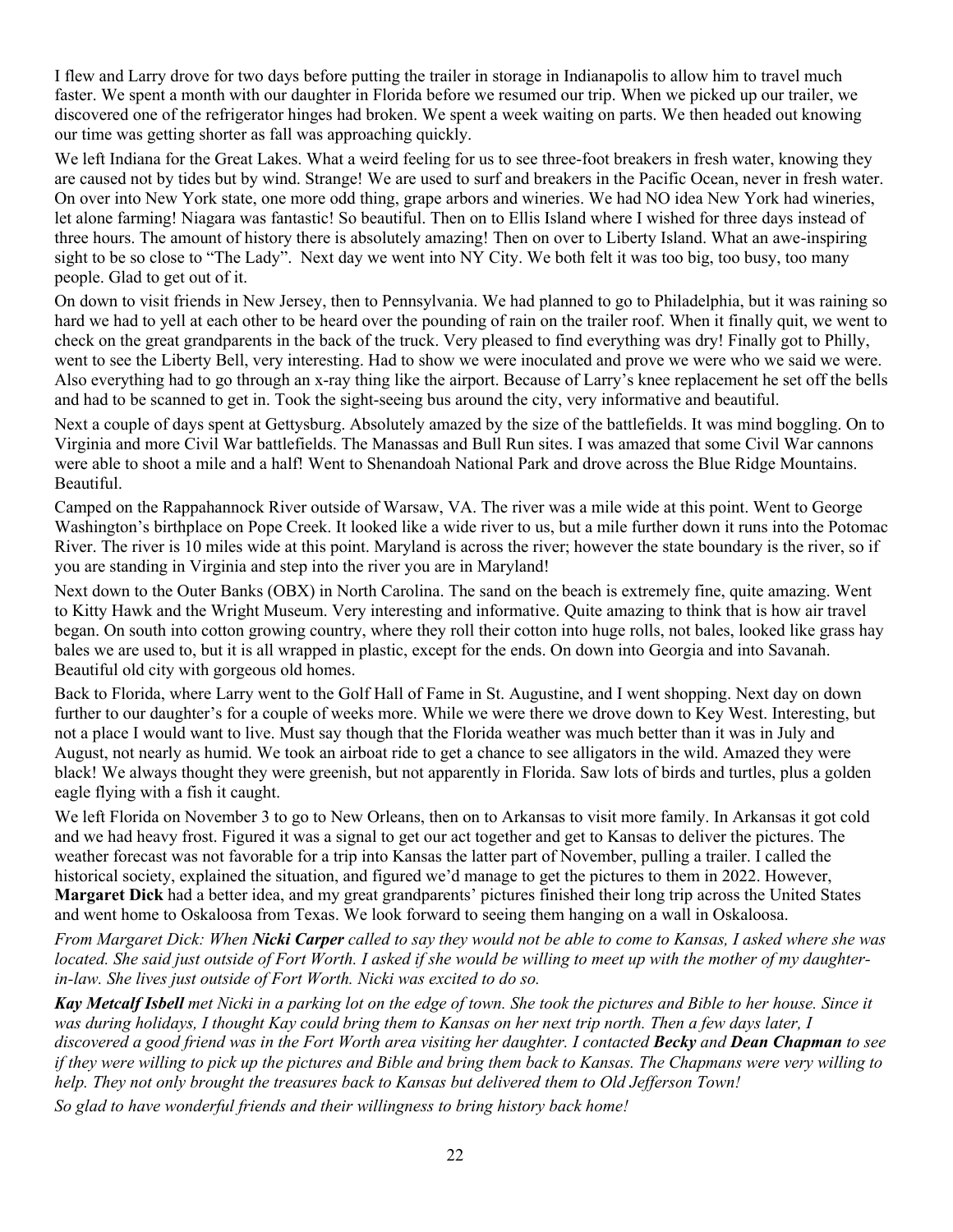## **Items of Local Interest**

From the *Oskaloosa Independent*, Jan. 10, 1863

We shall be pleased to have our readers from all parts of the County send us items of local interest. If not accustomed to writing, furnish us with the facts, and we will put them in shape for the press. Notices of marriages and deaths are cheerefully published in our columns without charge. Send in your items and incidents, friends; they will cost you nothing, and yet prove of interest and value to all.

### **Blue Mound Doings**

From the *Farmer's Vindicator*, Valley Falls, Nov. 8, 1918

Lovely weather at this writing and the wheat is spreading its self.

**Mr. and Mrs. Elmer** Bower made a business trip in their car, in Topeka last Saturday.

Give our school board a little time and they will do things up-to-date about their school house and premises.

**Mr. White** and son also **Byron Hays** were near Nortonville last week gathering their corn and selling it at \$1.30 per bushel.

Our Sunday School opened up again on last Sunday but the house wasn't crowded and won't be until the [1918 pandemic] flu is sure banished.

Our road boss is out on our roads this week with the grader, touching up the worn down grades and putting them in better shape and condition for the drag.

**Messrs. A.R. Means, Ollie Campbell** and **Will Irwin** went to St. Joe last Monday in the latter's car to buy a car load of stock cattle.

The school board had made arrangements for our school to open up on last Monday but some of the patrons got busy and said no not for a week at least and so it had to be.

**Counts & Owen** were in this vicinity buying cattle from those who had more than they had feed for, then prices were not high but some thought it better then to buy high priced feed to winter them.

**Mr. Geo. Rule** has left his monument business in Valley Falls and came out here for a few days outing in the country where the air is pure and free and for exercise in building the cement foundation for **Mr. and Mrs. Ed Chatham**'s new home. Mr. R.'s son **Alex** of Philadelphia, Pa., who is out on a visit came along and what did they do but give him a scoop and set him to work.

On last Sunday morning **Mr. and Mrs. John G. Campbell** clambered into their sedan and struck out north towards Nebraska just to see the country. They drove north until they became tired thence west through Holton to the Indian reservation and back home.

During the two weeks vacation while the [1918 pandemic] ban was on our school board got busy and had the house papered and painted inside, filled the coal house with coal. Prior to this they had built a cement top on the well and shields to the outhouses and otherwise put the house and grounds in good condition. Take a look at the place as you pass by and tell us if yours is as nice or even better.

**Mr. Oliver** has the improvement spirit, loves to see his farm and premises looking well therefore has been busy pulling out hedge fence along the public road, getting rid of a nuisance besides improving the looks of his farm. Away back yonder in about 1875 this county allowed a rebate on every farmer's tax who had set out eighty or more rods of hedge fence. Now it would be a wise move if they would allow a rebate on every rod pulled out especially at the road corners where it has grown up and hides the view of the traveling public.

#### **Colored Folks Items.**

#### **By Grace Todd**

From the *Oskaloosa Times*, Aug. 24, 1900

**Miss Grace Todd** visited in the country last week.

There will be a banquet in Perry Saturday evening.

**Mrs. S.E. Todd** made a trip to Leavenworth, Thursday.

**Rev. R. House** was visiting in the country the first of the week.

Quite a number of our citizens attended the reunion at Topeka.

**Mrs. Porter** and daughter, of Atchison, are visiting the **English** family.

**Daniel Todd**, of White Cloud, Kas., is visiting his brother **Adam Todd**.

**Miss Blanche** and **Ethel Rosby** are down from Topeka visiting **Ellen Todd**.

**Miss Luezetti Todd** has returned to her home at White Cloud, Kas., after visiting relatives here.

**Mrs. Amanda Jones** and daughter, of Eudora, are visiting her sisters, **Mesdames. Mary Wilson** and **America Todd**.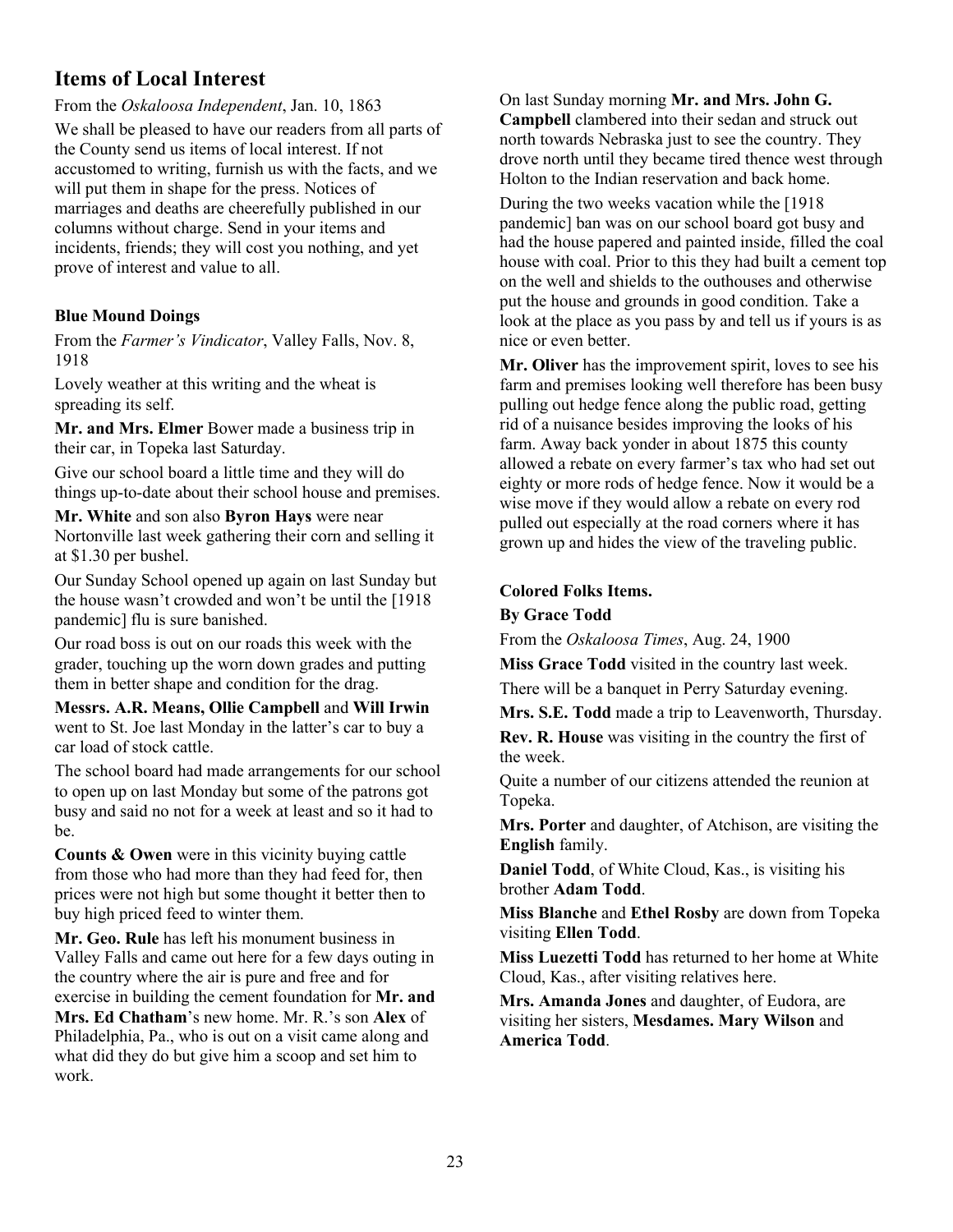#### **For the Want of Room**

#### From the *Valley Falls New Era*, Dec. 29, 1877

We are forced for the want of room to give any of our local correspondents a space this week. We are sorry for this. Matter has so accumulated within the last week or so, as to fill our columns.

**Bittersweet** had some very interesting items, but their nonappearance will give her more ground work for our next issue.

**Sylvester** was on hand with a readable batch. He claims something the matter with the weather and calls upon **Messrs. Weatherholt, Summerfelt** and **Winterburg** to rise and explain.

The Prairie Hall **Itemiser** claims that Santa Claus was around there, but had but few presents to deliver.

Prairie View speaks of a gritty couple, who had just got married and arrived by train at Nortonville, for the want of conveyance, walked six miles through mud by moonlight.

They showed pluck, and their success in life is assured.

#### **Farm and Household.**

From the *Oskaloosa Independent*, Jul. 18, 1860

*Sponge Cake*.—Take the yolk of ten eggs, one pound of sugar, roll them well together; add the whites, after having beaten them to a froth, with ten ounces of flour, It ought not to be put in until just before it is set in the oven.

*Shrewsbury Cake*.—One pound of flour, twelve ounces of sugar, one pound of butter, five eggs, rose-water and essence of lemon.

*Training Cake*.—Three pounds of flour, 12 ounces of butter, 12 ounces of sugar, cinnamon and nutmeg to your taste.

*Number Cake*.—One teacupfull of butter, two do of sugar, three do of flour, four eggs, nutmeg, flavor. *Short Cake*.—Five pounds of flour, 12 ounces of sugar, 3 ounces of butter, 8 eggs, rose-water, nutmeg.

*Cup Cake*.— Three teacups of flour, three eggs, two teacups of sugar, one do of butter, one of milk, pearlash, flavor, mace or nutmeg.

*Sugar Cake*.—One and a half cups of flour, one of butter, half a pound of sugar, lemon, rose water.

*Rusk*.—One quart milk, a teacup of yeast, a little salt thickened with flour; let stand over night. Mix six boiled potatoes with the sponge, and let rise again. Take half a pound of butter and mix with flour, half a pound of sugar, if you like, and the whites of three eggs beaten to a stiff froth. Pour your sponge in and then the egg; grate in some nutmeg, mix tolerably stiff, and let rise; then butter your hands, and mould in small cakes, and let rise again. Bake in a quick oven half an hour. The rusk will be unequaled.



#### *From the Meriden Ledger, Nov. 8, 1918*

*Rice Pudding*.—One quart of milk, one teacup of rice, one of raisins, salt. Sweeten to taste, and season with nutmeg. Bake two hours in a slow oven.

*Bread Pudding*.—Boil the milk, and pour over the bread, cover it up until it cools; put in three well beaten eggs, one teaspoonful of butter, one of ground cinnamon, sweeten to taste, and bake an hour and a half. It will be found good enough to repeat, and economical.

*To Restore Varnish*.—One pint of alcohol, half a pint Balm of Guilead buds, put them together and let stand a few days before using. Shake up frequently. It will restore scalded varnish. E.L.T.

*Gingerbread*.—Two cupfulls of molasses, one of sugar, one of sour milk, one of butter, five of flour, one teaspoonful of saleratus, and one tablespoonful of ginger.

*Cream Cake*.—One cupfull of butter, two and a half of sugar, four of flour, five eggs, one cupfull of cream, and a little saleratus. Season with lemon or cinnamon.

*Sugar Cake*.—One cupfull of sugar; half cupfull butter; one tea-spoonful saleratus, salt, and nutmeg. Mix slowly together, with half a tea-cupfull of water. Roll thin. Bake quick.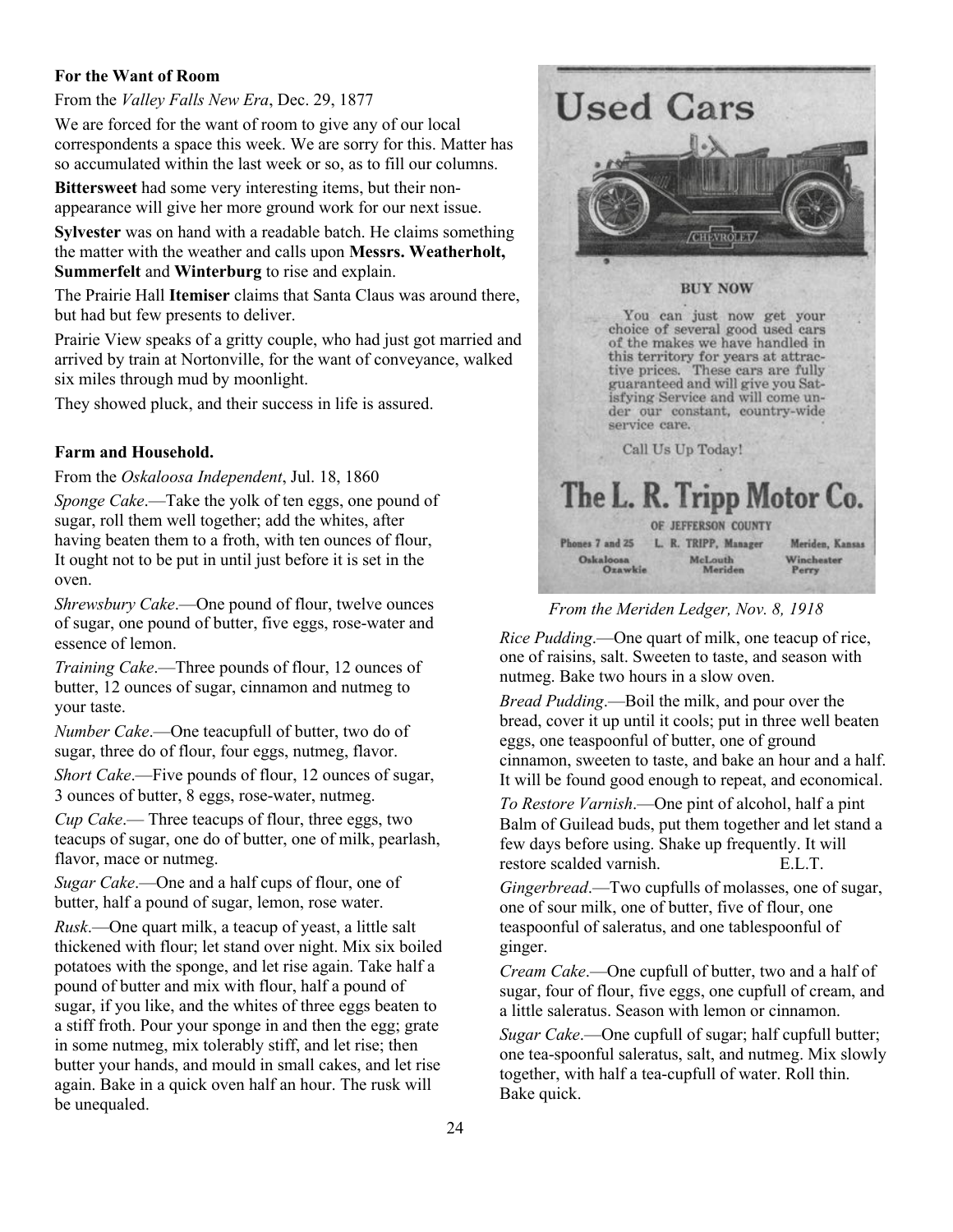

*From the Meriden Message, April 21, 1922*

## **One Hundred Years Ago: The "Silents" in Meriden**

### **Big Picture Coming**

From the *Meriden Message*, Apr. 14, 1922

In view of numerous requests for a change of faces and type of pictures on the screen, the board of directors of the local picture show have secured David Wark Griffith's greatest production, "The Fall of Babylon," to be shown here Tuesday night, April 25. It was impossible to get a Saturday night date, so it was decided to use it on the only open date, which was Tuesday.

It is very seldom the opportunity offers to see a picture of this calibre in the small towns, and it was necessary that the adult admission be changed from  $25¢$  to  $40¢$  for this one night, which the producers claim is much lower than usual. No change was made in the child admission price, so that all the youngsters can get in with the usual  $15¢$ .

This picture comes very highly recommended, has the sanction of the clergy throughout the country, and is the most marvelous reproduction of a Bible story ever filmed. 125,000 people were used in the picture, including 17 stars; over 7000 horses were used in some of the scenes. The walls of Babylon, 300 feet high, with the drive on the top are shown, and when Cyrus attacks the city you will see some very realistic fighting of Bible times.

A regularly equipped field hospital was carried in the making of the war scenes, as a number of the actors were injured in spite of all precautions during the fighting on the walls of the city.

In addition to the 7 reels of entertainment a special actress comes in person, and will be here positively that night, giving some of the dances shown and illustrating the scenes in the picture as it is shown on the screen.

All in all this is a picture everybody should make an effort to see at this price, for the opportunity won't come again. Also your patronage of this show will determine whether or not we will continue to have a real big picture come to town once in awhile, for if the management lose money on this one, it isn't likely they will book another soon, so let's boost for a good thing and go.

### **Babylon Fell—And So Did Meriden**

#### From the *Meriden Message*, Apr. 28, 1922

The great show came and—went. And it was the town topic next day. A large crowd saw the picture, and if it had not been for the muddy roads it is evident the hall would have had standing room only. As it was, the receipts were \$75 and the company comes out all right under the guaranty and is satisfied.

This show has been advertised all over the United States as one of Griffith's masterpieces and our community was entitled to see it and had the chance, thanks to the local management. Nevertheless the picture was not very highly appreciated—with its special feature of a dancing girl. The views of the walls, the fighting towers, the chariots, armored warriors and their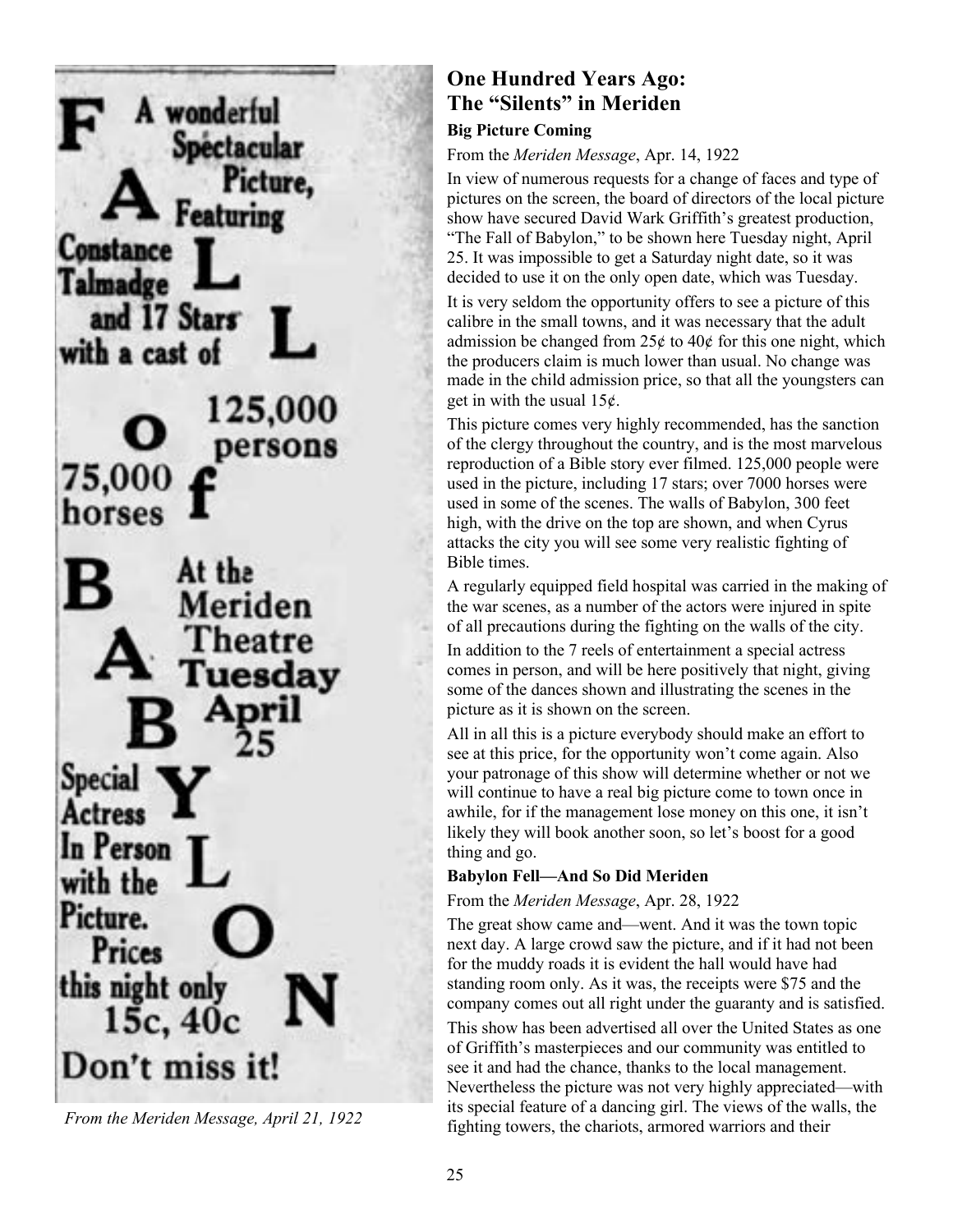implements of battle, the battles themselves, and all that, made up a great picture—one requiring a vast outlay of money as well as of time and patience and research work. As such it was well worth attending and was instructive to those looking for that part of it. The weakness of the great picture and that which detracted from its dignity and consistency was the modern, baby-face movie girl and her cheap love story.

Then the innovation of a dance between reels failed to bring anything but ridicule and laughter and criticism from the people of all classes. The idea of course was to depict a wild dance as typifying Babylon's debauchery, and the fall of the girl on the stage meant the fall of the wicked city. But instead of a voluptuous eastern dance by a maiden robed as an Assyrian or Persian, with a typical dance of the times, this girl went thro wild leaps, contortions and gyrations that had neither grace, rythm (*sic*) or beauty about it. Her scant attire above the waist exposed the skimpy outlines of her bony figure in their unattractiveness and disgusting boldness, while her "trousers" were so tight as to be anything but respectable and resembled a cross between an Indian's leggings and a cowboy's "chaps" after a runaway thro a barbed wire fence.

David Griffith talks much about high artistic effects—if the dance is a part of his creation, here is a gratuitous tip: Cut it out.

*[Editor's note: D.W. Griffith's silent movie "The Fall of Babylon" (https://www.imdb.com/title/tt0010108/) was released*  in 1919. Griffith is best known as the director of "The Birth of a Nation." IMDB says, "Griffith never again saw the *same monumental success as his signature film and, in 1931, his increasing failures forced his retirement. Though hailed for his vision in narrative film-making, he was similarly criticized for his blatant racism. Ironically, the release of 'The Birth of a Nation' (1915) inspired many African-Americans to start making their own films in an attempt to counter the film's depiction of them and to offer positive alternative images and stories of the African-American people."]*



*Built in Cleveland, Ohio, in 1875, the Bow String Bridge at Old Jefferson Town originally crossed Rock Creek north of Meriden. In the 1950s it was relocated to southeast of Valley Falls. It was moved to Old Jefferson Town in 1975. Photo courtesy of Old Jefferson Town.*

## **Public Access to Old Jefferson Town Collections**

OJT volunteers have been working diligently since January 2021 to provide access to Old Jefferson Town artifacts. Please check in with us frequently as we add more to our public access catalog. Public site link: https://oldjeffersontown.publicaccess.com/.

## **Old Jefferson Town Opening Weekend, May 7 and 8, 2022**

Join us May 7-8 for opening weekend at Old Jefferson Town, when we kick-off our summer hours and events.

Stop by Saturdays between 9 a.m. and 1 p.m. or Sundays between 1 and 4 p.m. to tour the historic buildings and grounds, explore the genealogy library, or just to say hi. Like and follow our page, https://www.facebook.com/OldJeffersonTownKS, for more events this summer!

# **Farmers Market at Old Jefferson Town**

The Farmers Market at Old Jefferson Town offers produce and goods from local farms on the grounds of the museum and library in Oskaloosa. Vendors bring vegetables, fruit, local honey, craft items, and homemade baked goods each Saturday morning.

In 2022 the Old Jefferson Town Farmers Market will be open every Saturday from June 4 through September 3, from 9 a.m. to noon. Space for vendors is first-come, first-served. There is no fee for vendors. A donation to the Old Jefferson Town building repair fund would be appreciated but is not mandatory. Check the Old Jefferson Town website, https://www.oldjeffersontown.com/, or the JCHS Facebook group page, https://www.facebook.com/groups/jchsks, for more information.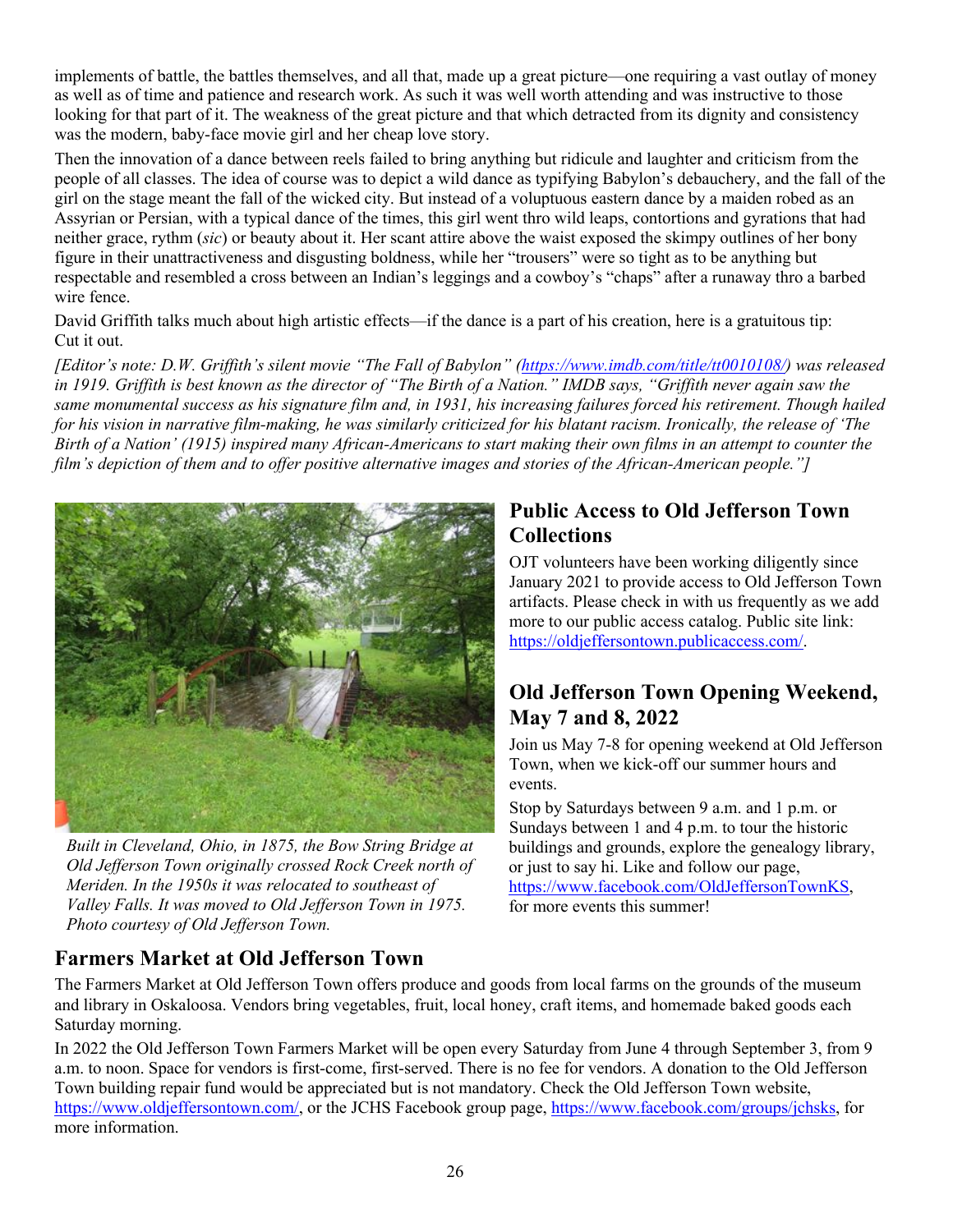

## **Nortonville Clippings**

The genealogy library at Old Jefferson Town recently received 37 years of clippings that **Reba Wheeler** compiled about Nortonville, Kansas. The clippings were being stored at the Nortonville library. We are thrilled to bring the history here to the library for access to anyone who needs to look back into Nortonville and what the people of Nortonville were up to from 1893-2007.

Reba Wheeler was born in Nortonville to **Orla** and **Essie Vanhorn Kenyon**. She and her husband, **Charles,** were married 71 years. Reba passed away in 2013 at the Village Villa in Nortonville.

## **New (to us) Books on the Shelf in the Genealogy Library**

Items of Interest: Valuable Items of Information Classified for Instant Use. (Contains advertisements for Jefferson County Bank on covers.) 1966 The Eagle, Winchester High School Yearbook 1967 The Eagle, Winchester High School Yearbook 1968 The Eagle, Winchester High School Yearbook 1953 The Eagle, Winchester High School Yearbook Portrait and Biographical Album of Jackson, Jefferson and Pottawatomie Counties, Kansas Family History of John A. and Elizabeth Welch Coffey of Rock Creek, Jefferson County, Kansas 1946 Oskaloosa High School yearbook Research and speech prepared by Donna Mae Ward for the 15 Mar 2015 Homecoming and Anniversary of Oskaloosa Presbyterian Church Half Reminiscence 'n Half Grumpy Old Man by Norman Zinn Historic Preservation in Kansas, Vol. 1, 1973: The Historical Background Gramse Family Documentation The Broadcaster, 1925, Oskaloosa High School Yearbook 1969 Lancer, Jefferson County North High School Yearbook 1971 Lancer, Jefferson County North High School Yearbook Gospel Hymns Combined, Embracing Volumes No. 1, 2 and 3. The Christian Psalmist; A collection of tunes and hymns Several more hymnals Several Bibles and New Testaments A History of Kansas (school text) Genealogical information on the family of Adam and Catherine Ash, their descendants and related families Kansas Miscellanies Kaw Valley Landscapes: A Traveler's Guide to Northeastern Kansas